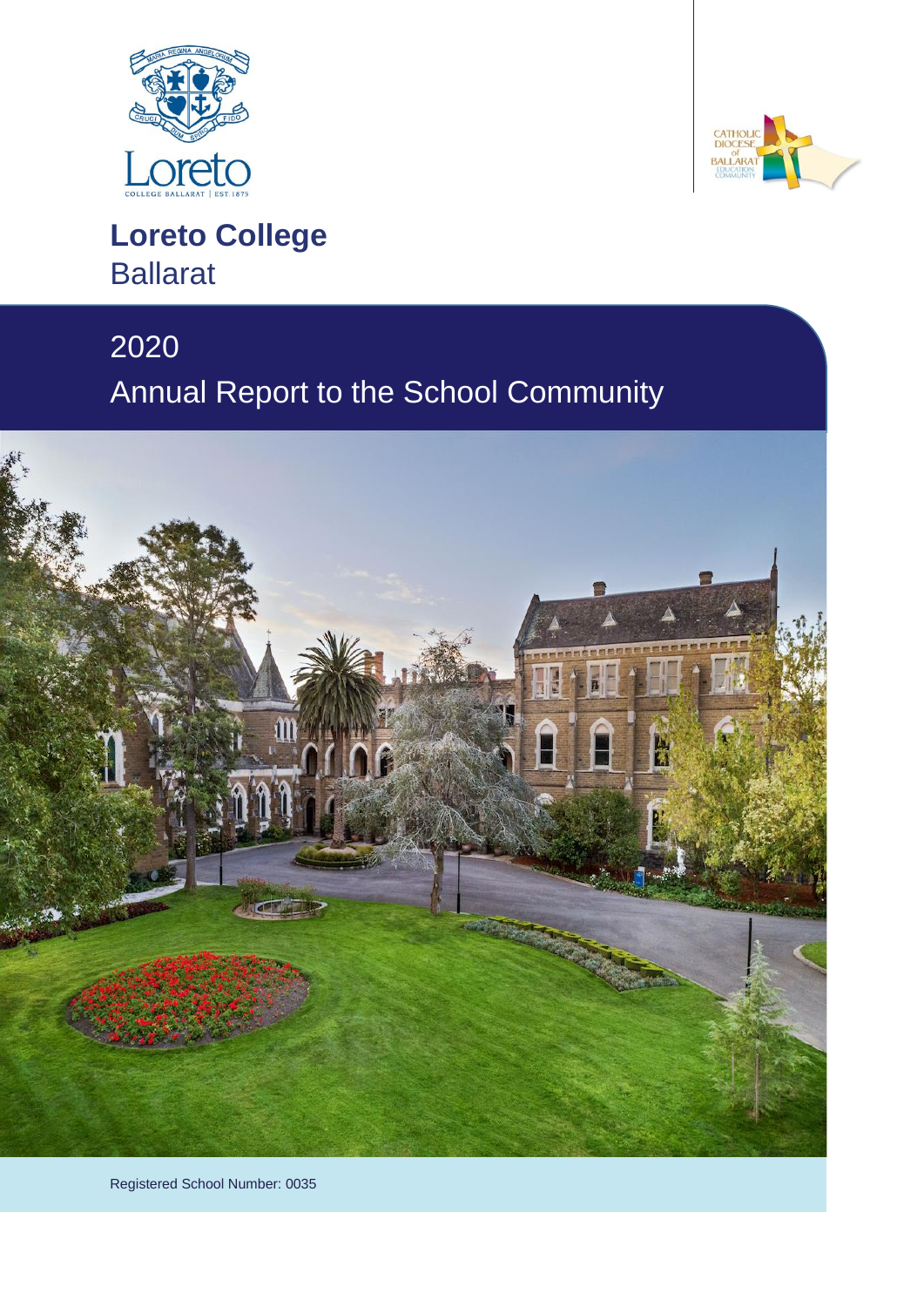# **Table of Contents**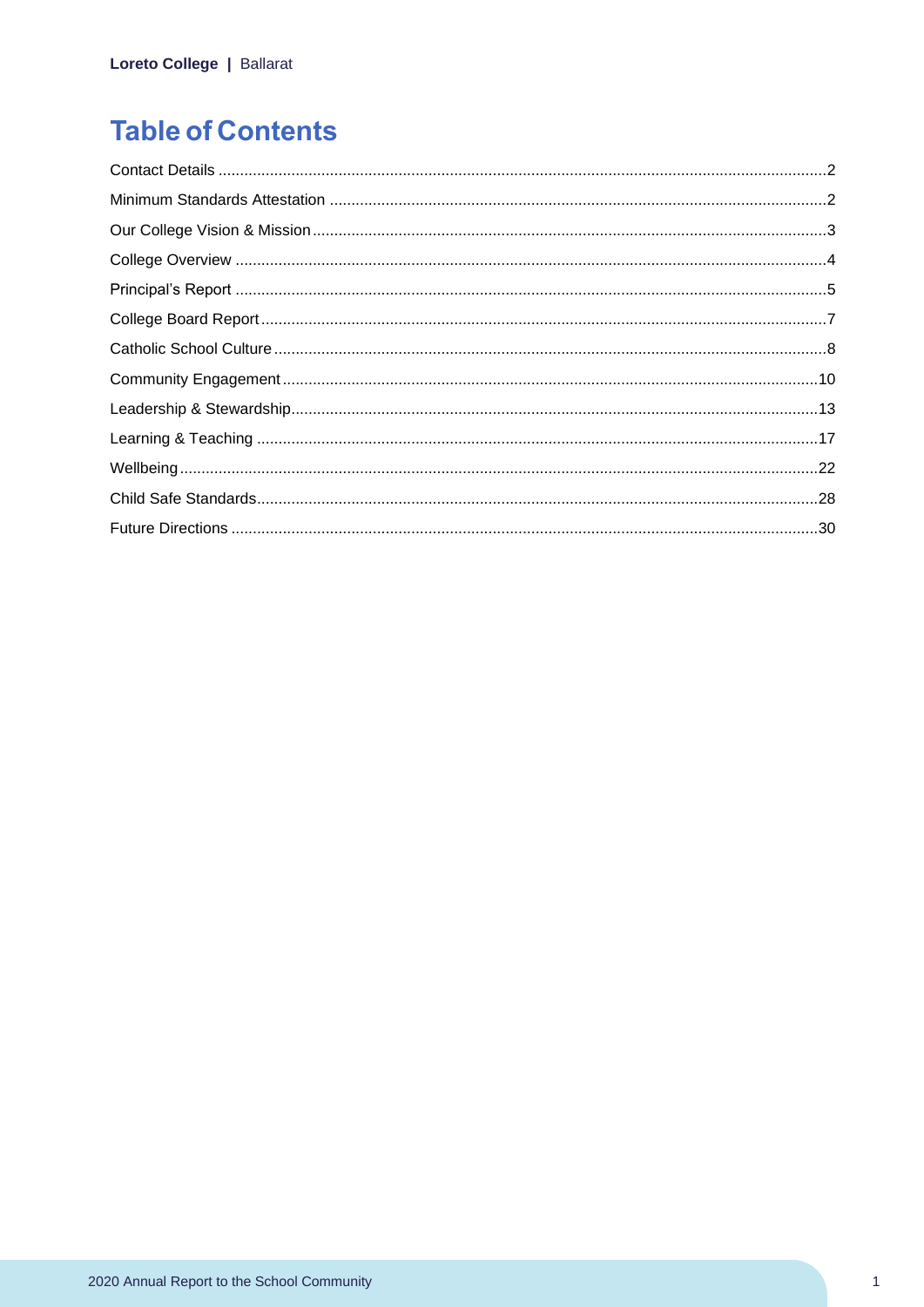# <span id="page-2-0"></span>**Contact Details**

| <b>ADDRESS</b>            | 1600 Sturt Street<br>Ballarat VIC 3350 |
|---------------------------|----------------------------------------|
| <b>PRINCIPAL</b>          | <b>Michelle Brodrick</b>               |
| <b>PARISH PRIEST</b>      | <b>Fr Justin Driscoll</b>              |
| <b>SCHOOL BOARD CHAIR</b> | Mr Luke Dunne                          |
| <b>TELEPHONE</b>          | 03 5329 6100                           |
| <b>EMAIL</b>              | principal@loreto.vic.edu.au            |
| <b>WEBSITE</b>            | www.loreto.vic.edu.au                  |
| <b>E NUMBER</b>           | E2005                                  |

# <span id="page-2-1"></span>**Minimum Standards Attestation**

I, Michelle Brodrick, attest that Loreto College is compliant with:

- All of the requirements for the minimum standards and other requirements for the registration of schools as specified in *the Education and Training Reform Act 2006 (Vic)* and the *Education and Training Reform Regulations 2017 (Vic),* except where the school has been granted an exemption from any of these requirements by the VRQA
- Australian Government accountability requirements related to the 2020 school year under the *Australian Education Act 2013 (Cth)* and the *Australian Education Regulations 2013 (Cth)*
- The Child Safe Standards prescribed in Ministerial Order No.870 Child Safe Standards, Managing Risk of Child Abuse in School.

### 11/06/2021

**NOTE:** The School's financial performance information has been provided to the Australian Charities and Not-forprofits Commission (ACNC) and will be available for the community to access from their website at www.acnc.gov.au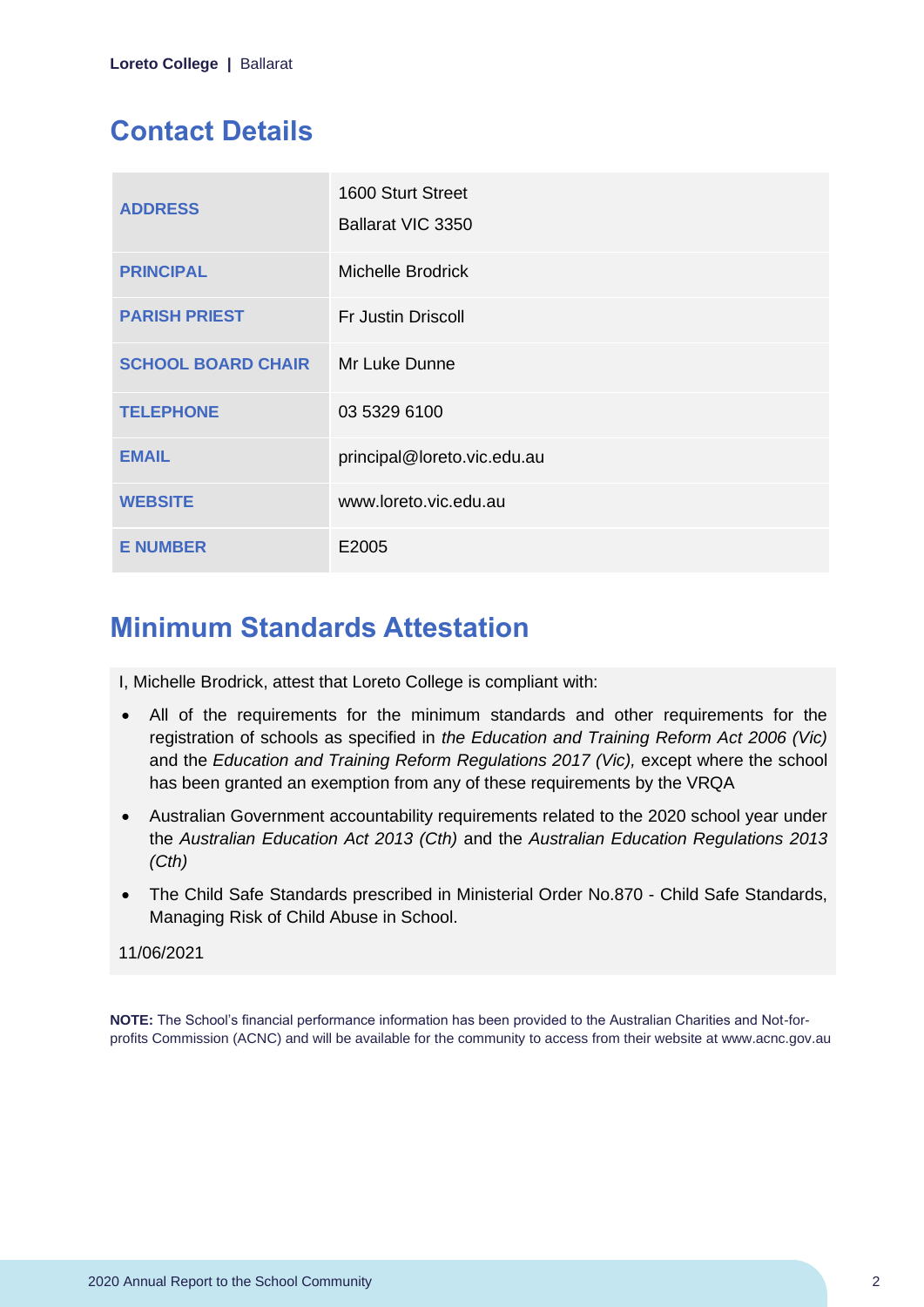# <span id="page-3-0"></span>**Our College Vision & Mission**

Loreto College Ballarat provides a spirited Catholic education that values, engages and empowers young women for their global future.

Loreto College is a welcoming, friendly community where each person is valued and where spirituality and learning are nurtured. With the Catholic perspective that formed the spirit and virtues of Mary Ward, young women are educated to strive for personal excellence.

Loreto College has its foundation in the gospel of Jesus Christ and is proud to be part of and contribute to the larger Catholic community. Loreto College builds on a strong and proud tradition of the education of its students, one which strives to offer "a Catholic education which liberates, empowers and motivates students to use their individual gifts with confidence, creativity and generosity in loving and responsible service."

The five pillars of Freedom, Justice, Sincerity, Verity and Felicity summarise the vision of a Loreto Education. We are a Catholic School with the expressed aim of living out the values of the Gospel. We are a Loreto school in the spirit of Mary Ward that believes strongly 'that women in time will come to do great things.'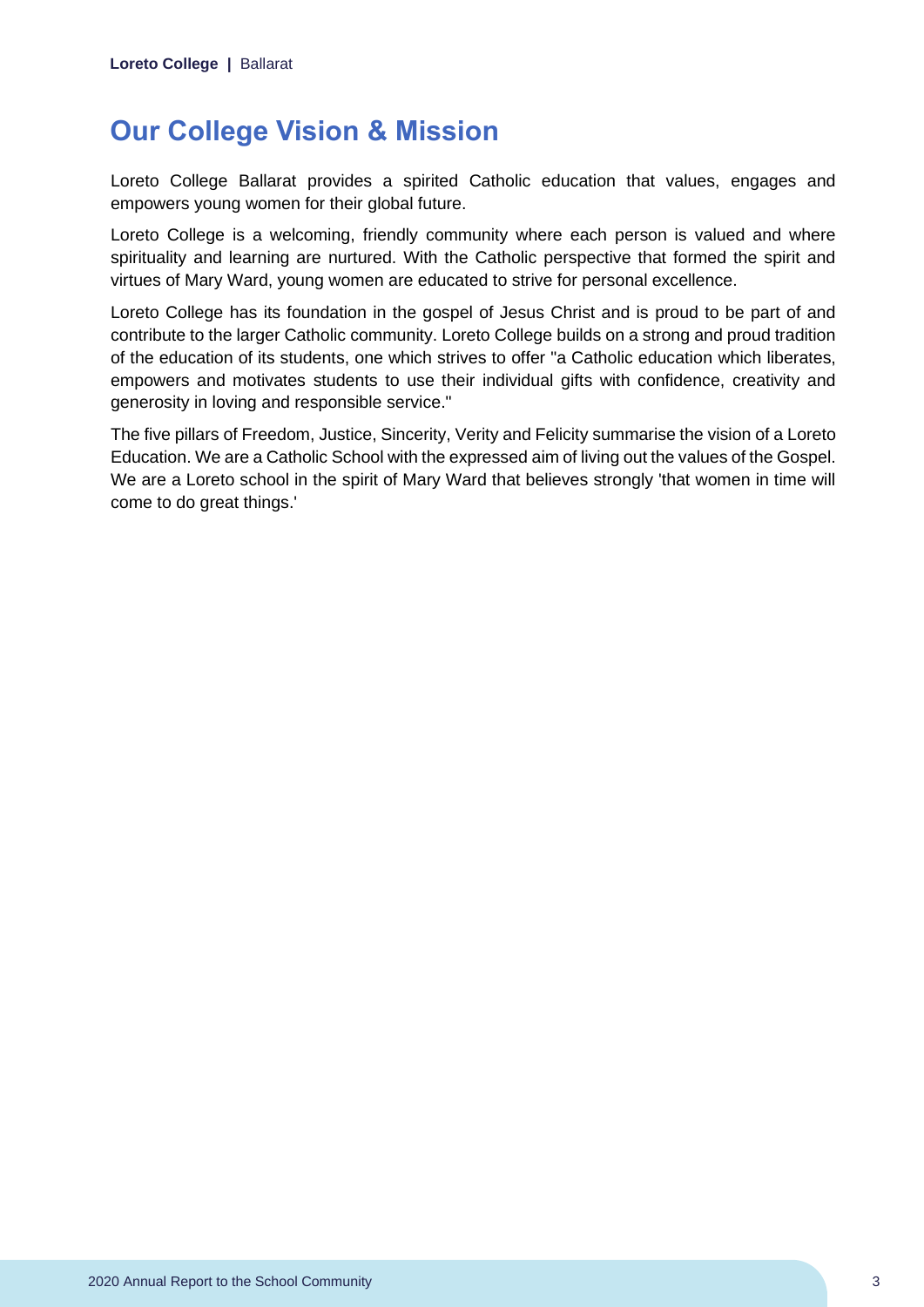# <span id="page-4-0"></span>**College Overview**

Loreto College is a Year 7-12 Catholic secondary school for girls with an enrolment of 932 students. Located in Ballarat, Victoria, Australia, we have been proudly educating young women for 145 years.

The Loreto education tradition spans many centuries, inspired first by the founder of the Institute of the Blessed Virgin Mary, Mary Ward and grounded into the Australia context by Gonzaga Barry IBVM. Loreto College Ballarat is part of an International network of Loreto Schools and was the first Loreto school in Australia. It was established in 1875 by Mother Gonzaga Barry and her community of sisters.

A contemporary school set in historic and beautiful surrounds, Loreto College builds on rich traditions of the past to provide students with a quality, progressive and dynamic education which becomes a foundation for their global future.

It is our goal for a Loreto College graduate to be a young woman who is confident and equipped to engage actively in all aspects of life in the 21st century. We hope that a Loreto student will be responsible, motivated and independent with an abiding sense of her own personal, spiritual and social well-being and social justice. At Loreto College we strive for academic excellence, while never losing sight of the individual within - providing a modern education designed to support both achievements and challenges faced by girls who are learning in a global society.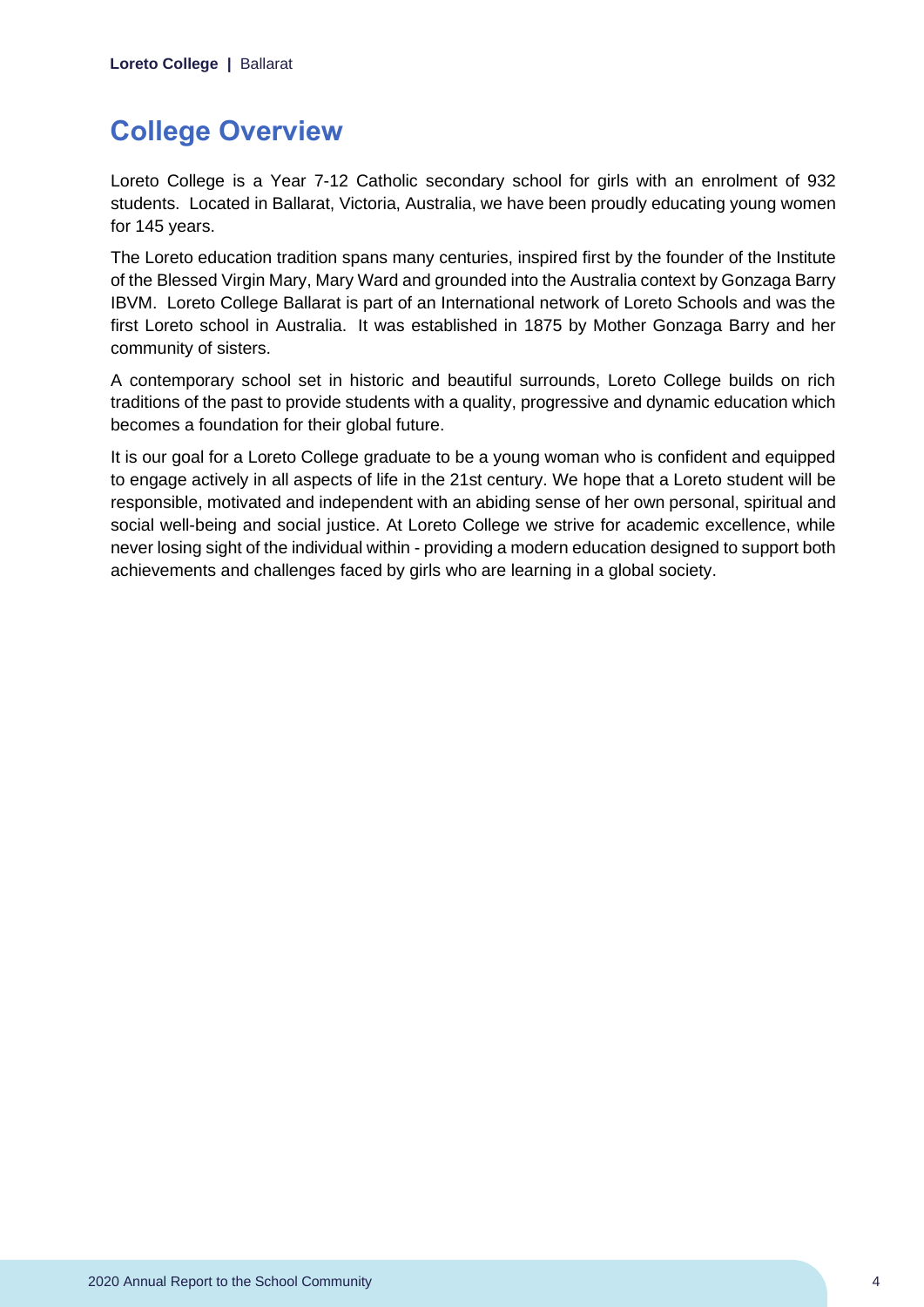# <span id="page-5-0"></span>**Principal's Report**

The year of 2020 is one that created enormous challenges as we encountered COVID-19 and were forced to educate our students and staff via online platforms. This year we are recording key decisions, events and achievements in a year no one will forget, where a global pandemic impacted our lives and our ways of teaching and learning. Many events that have traditionally been documented have not taken place as we've battled with lock downs, remote learning and the serious economic impact of COVID-19.

This year we reflected on the value of 'Verity', what it means to live the truth of Jesus. Mother Gonzaga Barry said 'Nothing is beautiful that is not true. Shun affirmation and imitation of others, study and strive to improve yourselves, and then be your own true selves'. This year we have come to know our true selves, our authentic self through the adversity of a pandemic.

We could not have imagined as we began the school year how we would transform learning with new ways of delivering curriculum and communication. The Loreto College staff and students have been outstanding in their adaptability and flexibility.

At the beginning of the year we welcomed interim principal Sandra Diafas who stepped in so ably due to the illness of Judith Potter. We also welcomed new staff members including teachers Kiri Adams, Stephen Boswell, Sr Natalie Houlihan, Jillian Hogbin, Tim Huf and Kate Martin and educational support staff Eileen Kenny, Macaylah Johnson, Lucy O'Loughlin, Mikayla Scarff, Kim Taylor and Lucy O'Loughlin.

Term 1 began like any other year with festivities and celebrations, parent nights and dinners. For the second time in its rowing history, Loreto College Ballarat won the Head of the Lake.

As news of the COVID-19 pandemic began to filter into our community, the College was faced with the realisation that for the first time, schools would be closing. When the announcement was made in March by Premier Daniel Andrews that students would be learning remotely for a period of time, we were faced with enormous challenges that had to be dealt with quickly despite the uncertainty of how things would be done. With little time, the staff and students adapted to various platforms of curriculum delivery and communication. Thanks to the work of the Leadership Team, guides for parents, students and teachers were prepared and training on the use of technology all occurred over five days. This type of change requires adaptability and flexibility. Qualities that have been strengthened in our community throughout the year.

Judith Potter was able to return for her final term as Principal in Term 2 and continue to lead the College with compassion and care. With seven weeks of remote learning, events were either cancelled or altered to be COVID safe. Yet somehow the energy of the community was still strong in events such as the 4EK.

Three weeks into Term 3, the second lock down hit and students and staff returned to remote learning for a further eight weeks. This second lock down was different. There was a familiarity with the online platforms for remote learning and students and staff felt more confident and capable using technology. There was a shift in responsibility for learning and problem solving as students were able to work at their own pace. For some students, they thrived and enjoyed this challenge, but this was not the case for all. The importance of mental health support was evident and all staff were alert to the needs of our students and each other.

For our Year 12 VCAL and VCE students this extraordinary year was a year like no other. Filled with disappointment as the realisation of the impact of COVID-19 came to the fore, Kate Robinson and Sophie Grylewicz were outstanding as College Captains supported by the Senate and House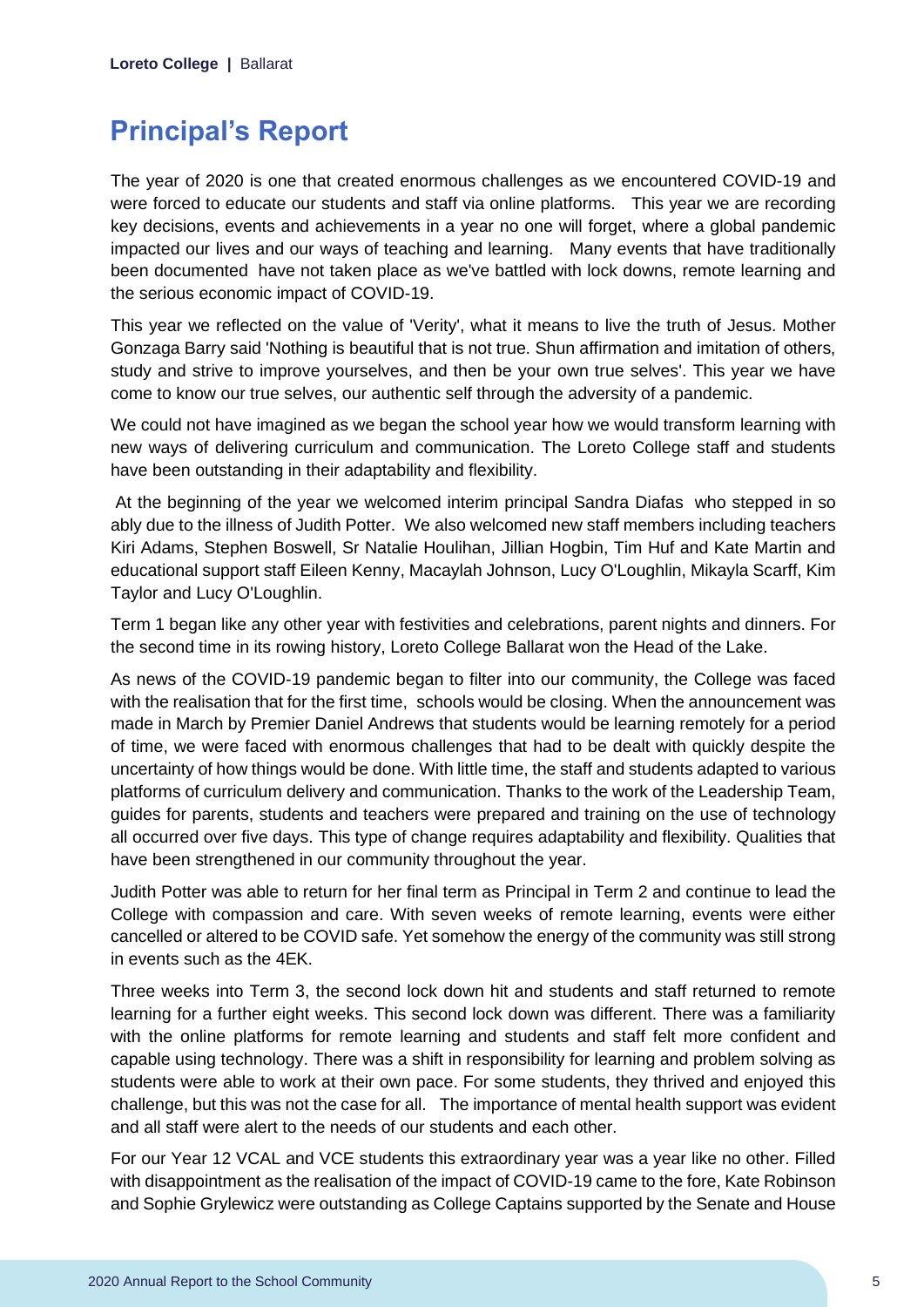Leaders. It was a difficult year to be a school leader, but our students managed to lead with Verity and Felicity.

At the end of 2020 we said goodbye to some of our staff who have devoted many years to our College. Jennifer Leigh and Doug Wilson retired after almost forty years each working in catholic education. Leonie Gudgeon and Courtney Bell were staff members for more than ten years at our College.

The year brought inconceivable challenges for the Leadership Team. I would like to express my gratitude to the Leadership Team and to all staff who have provided leadership through this year.

I am grateful for the support of the College Board. In particular, I would like to thank the Board Chair, Luke Dunne and Deputy Chair, Matt McCabe and members Elizabeth Burns, Liam Davison, Sr Denise Desmarchelier, Nick Grylewicz, Nicole Loader, Richard Robinson, Erin Taylor and the various members of subcommittees who provide so much time as volunteers to support the College. At the end of this year the Board farewelled Dannielle James and Sr Denise Desmarchelier. We thank them for their contribution.

Thank you to everyone who provided support to the College during 2020.

Michelle Brodrick, Principal Loreto College Ballarat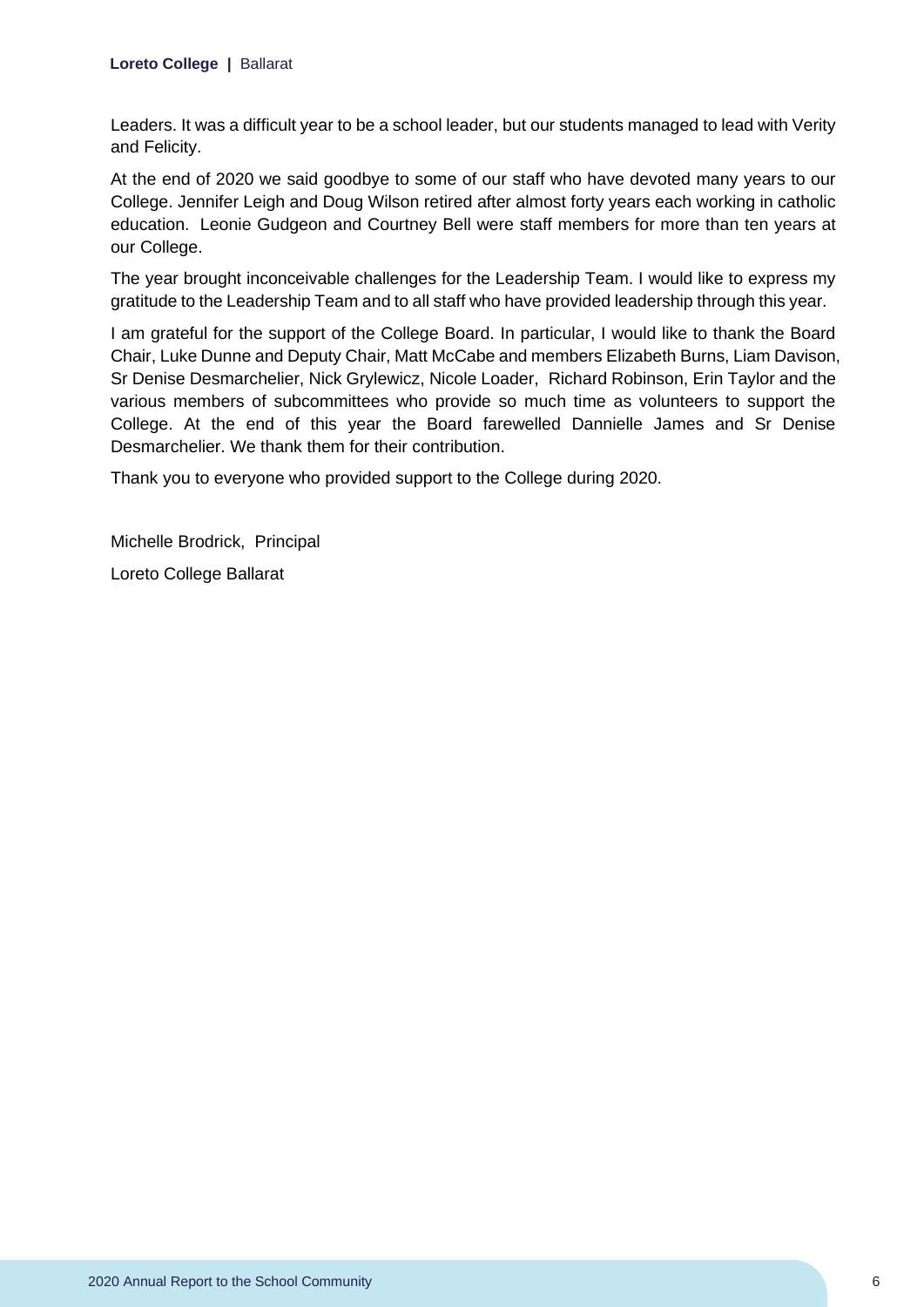# <span id="page-7-0"></span>**College Board Report**

The leaders, the staff, the students and the families of the College have adapted and shown great resolve and resilience to ensure that, notwithstanding the challenges this year has brought, the learning and the joy continues, in that uniquely Loreto way.

The entire school community should be proud of the way the year has been conducted, and on behalf of the Board, I extend my sincere thanks to the entire school community

There is much to look forward to at Loreto College Ballarat, and even as one chapter in the remarkable history of Loreto Ballarat comes to a close, we embark on an exciting new journey.

In July, Ms Judith Potter finished her tenure as Principal, after almost 15 years of faithful and joyful service. Judith has been the living embodiment of the Loreto Values of Freedom, Justice, Sincerity, Verity and Felicity, but some other values that easily associate themselves with Judith are kindness, commitment, selflessness, grace, care and compassion.

We are looking forward to the future with the commencement of Ms Michelle Brodrick as Principal, and the announcement that a contract has been signed for the purchase of an expansion site of over 13 hectares.

Michelle has joined the College not only in the midst of a most difficult year, but also at the start of a new strategic direction. Despite only having a few weeks of face to face contact with students and staff, Michelle acquitted herself to her task incredibly well.

In the Strategic Goals for Loreto Ballarat in 2019, the College has committed to expanding to meet the needs of the rapidly growing Ballarat community - so that more families who desire a Loreto education for their daughter might have access to that education.

The College Board, the Leadership Team, the staff and indeed the entire school community now face the daunting but invigorating task of imagining the Loreto College of the future, and bringing that to reality, as we look to build on the vision of Mary Ward and Mother Gonzaga Barry, and to reinforce Loreto's reputation as a leader in the education of young women.

The College staff are passionate about the continual improvement and evolution of the curriculum, learning, social and wellbeing experience of every current and future student of the College, and the College Board and its Committees are no less passionate in their support of this.

Thank you to every person who contributes to the life of the College community, and we look forward, not only to better times, but to this new chapter yet to be written.

Luke Dunne, Board Chair Loreto College Ballarat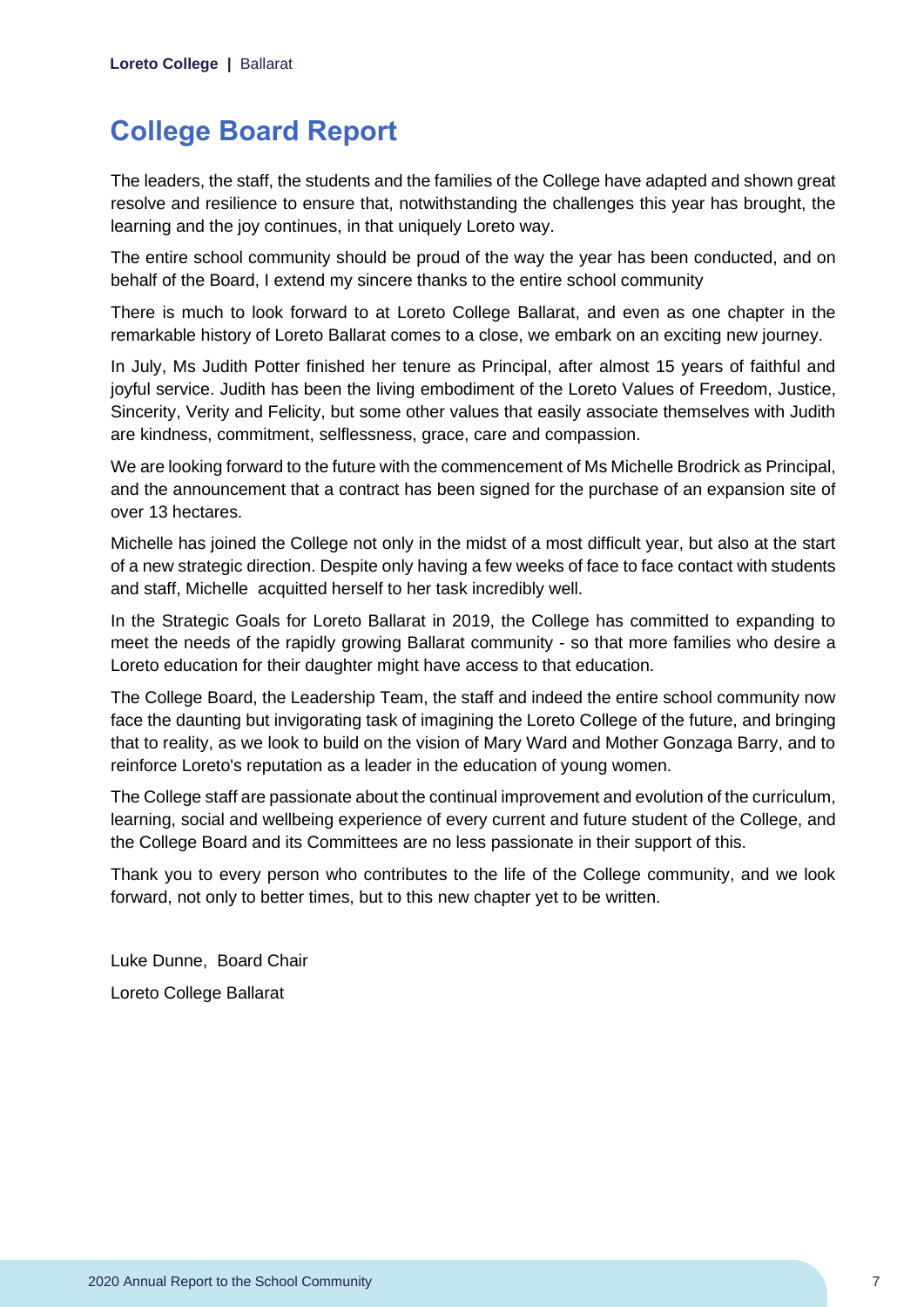# <span id="page-8-0"></span>**Catholic School Culture**

### **Goals & Intended Outcomes**

We are a Catholic school that walks proudly in the footsteps of Mary Ward. We strive to bring a Catholic education that is post critical in faith understanding, constantly recontextualising and evolving to be a dialogue school. Our founder Mary Ward and the women that followed her, believed in an education for all students that was constantly seeking, improving and evolving through the lens of our values freedom, justice, verity, sincerity and felicity.

We want our community to have opportunities for...

- Prayer and reflection
- Liturgical celebrations
- Awareness of social justice issues, locally, nationally and internationally
- Building relationships with Mary Ward International Australia and other charitable organisations
- A curriculum that embraces diversity and awareness and creates dialogue

# **Achievements**

Our community is offered opportunities for prayer and reflection in their day. 2020 offered unique challenges to our community, however, a prayer and reflection was consistently given whether we were in online learning mode or on campus. These prayers and reflections seek to be relevant for our community, taking inspiration from key dates in history, current social issues, relevant feast days for our faith community or sometimes just acknowledging how our school community is feeling on that day. They are used as an opportunity to stop, to pray and to reflect.

"For where two or three gather in my name, there am I with them" (Matt 18:20). Gathering together for our liturgical celebrations is the cornerstone of our Catholic faith. When we gather whether we are small in number or like our Opening School Mass in February 2020, where our attendance was well over one thousand people, we are gathering with the presence of Jesus. Our Opening School Mass was to be our one and only whole school community liturgical gathering in 2020. Knowing the importance of gathering as a faith community we were able to bring our liturgical celebrations in an online format. Our Mother's Day and Father's Day Mass, Founders Day Liturgy were all able to broadcast to our community via online, therefore enabling us to gather together, albeit virtually. The added benefit being that so many more people in our Loreto community were able to attend and participate in our liturgies. Our liturgy for our graduating Year 12's is rich in tradition and is memorable for each student who graduates. In 2020, we made sure that all important traditions of our College were included in a filmed liturgy that showed the importance of our Catholic faith in their time at the school. Our online liturgical celebrations were not the intended way of gathering when our Gospel writer wrote his quote, however, we have shown in 2020 that we will not let a pandemic stop us from gathering, in order to bring the presence of Jesus to our community.

We are the voice of the voiceless, advocates for those that are not as fortunate as we are and to give of ourselves whether it be time or materially. Our Catholic Social Teaching principles (CST) underpin our mission of our community. Through awareness campaigns, fundraising drives and in our curriculum our message of our CST principles is strong and present. In 2020 we were able to hold our annual Walkathon online and also our Founder's Day when back on campus. Both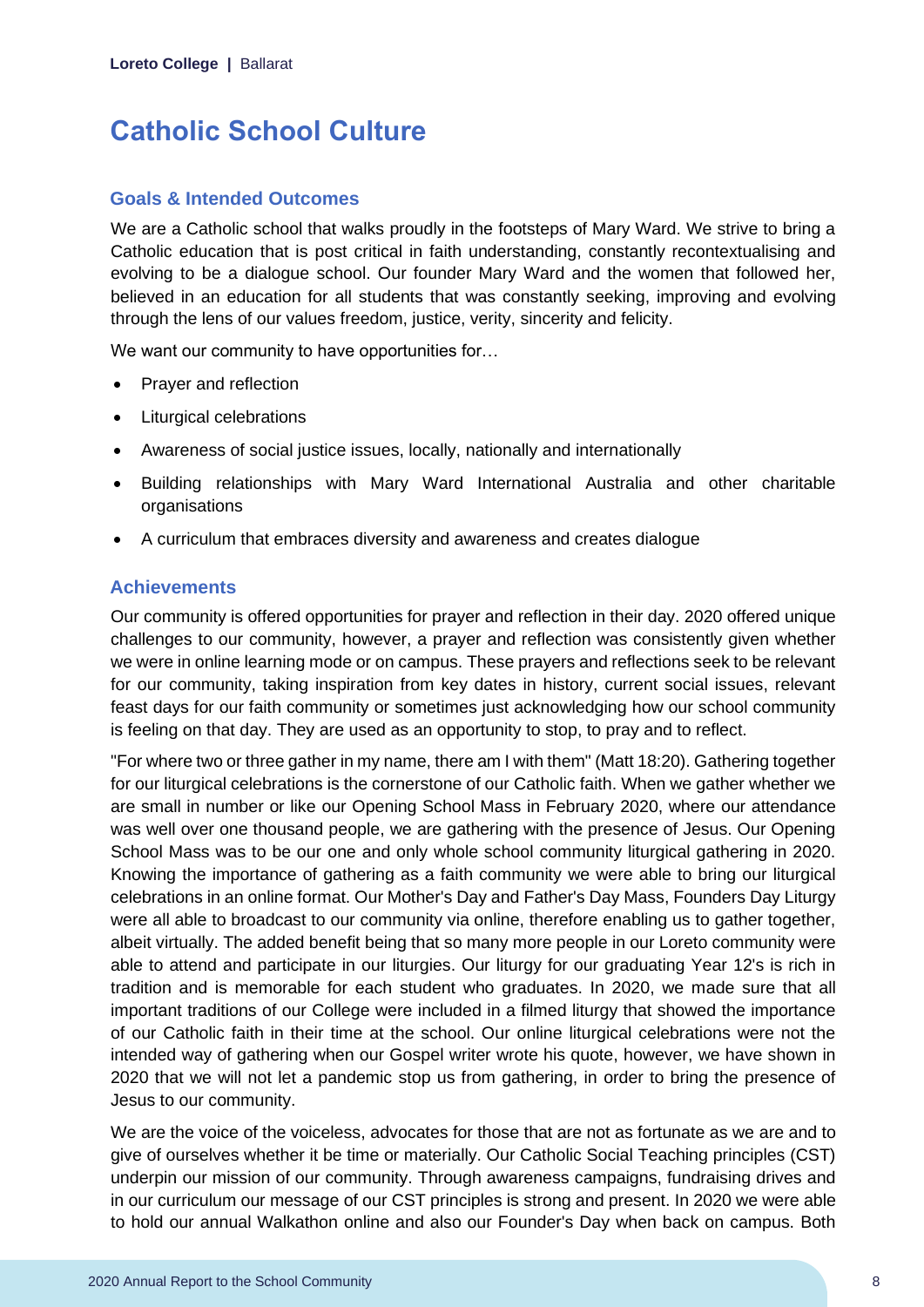days are critical in our fundraising for international, national and local charities. Throughout 2020 our year levels and also our House system continued to advocate and fundraise for their individual charities and organisations. We also had our social justice groups and environment action groups continuing their work and building relationships with Mary Ward International Australia. This was shown through the selling of face masks that were made by our community in Timor Leste, that have been economically decimated by the pandemic. We are called to help our neighbour and we readily answer.

The Religious Education curriculum has been redeveloped throughout 2020 in wake of changes of Catholic Education Ballarat New Awakenings curriculum and also with our continued understanding and implementation of Enhancing Catholic School Identity (ECSI) data. Our evolving and developing curriculum is mindful of the students we have in our classroom and also the importance of being a Loreto school in the Catholic tradition. We are creating a curriculum that is recontextualising our Catholic faith for our students and ultimately creating a dialogue community. We want our students to be socially aware, knowledgeable of their faith and not only tolerant of other religions but also able to embrace living in a multicultural world.

We want our students to know what it is to be a person of Loreto, and they have confidence in combining their faith and their learning to make sense of and a difference in our world.

#### **VALUE ADDED**

- Opening School Mass
- Walkathon
- Founders Day: Gonzaga Barry Day
- Justice, Peace and Integrity of Creation (JPIC)
- Graduation Liturgy
- End of Year Liturgies for each year level
- Staff End of Year Liturgy
- Selling masks for Timor Leste
- A Touch of Christmas Casual Day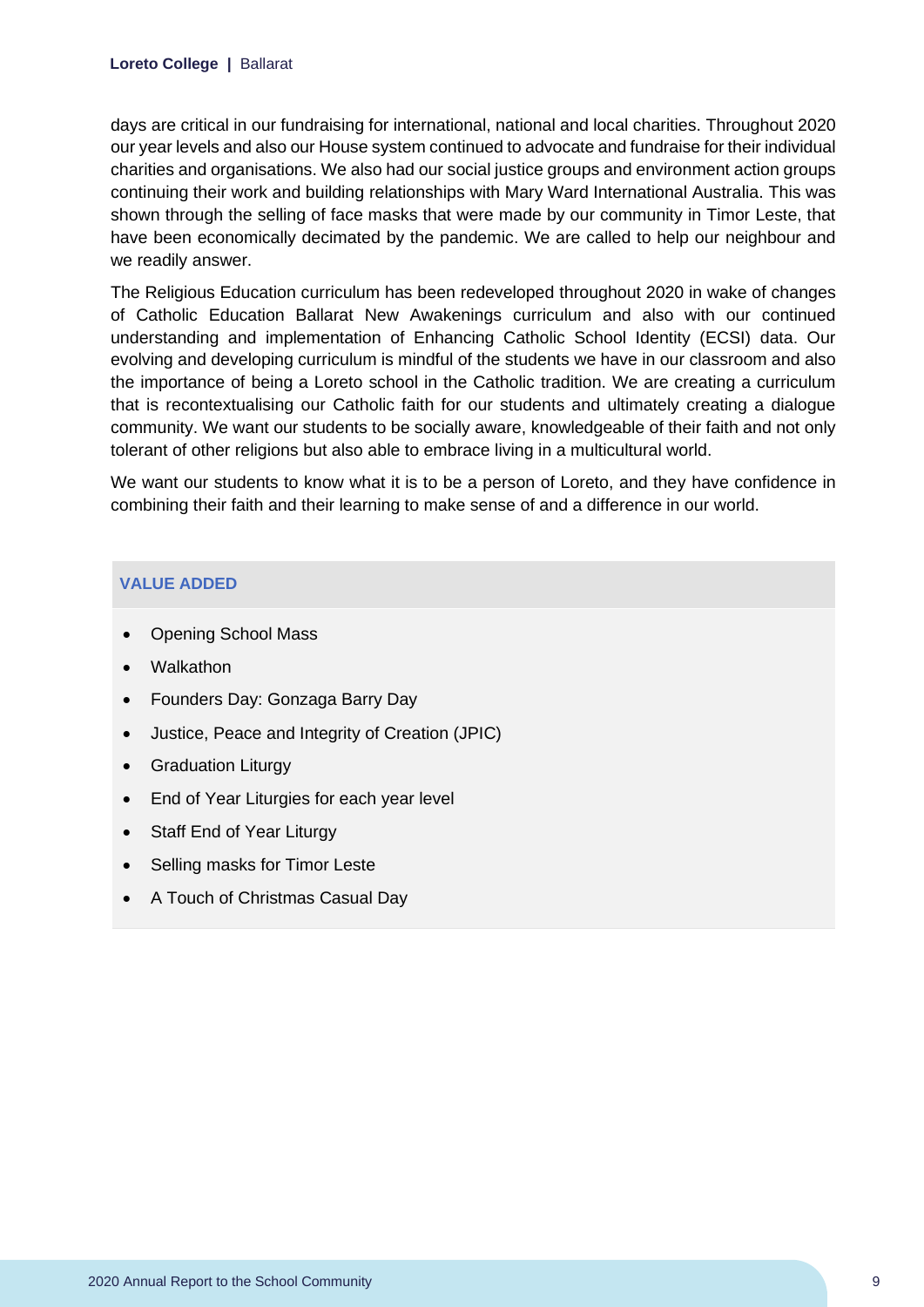# <span id="page-10-0"></span>**Community Engagement**

### **Goals & Intended Outcomes**

In Term 1, 2020, we welcomed Ms Sandra Diafas to the helm as our Interim Principal whilst our current Principal, Ms Judith Potter recovered from an extended illness. Sandra delighted in joining our school community and our students loved her actively joining them for many traditional Loreto events throughout Term 1. The images of Ms Diafas dancing on Valentine's Day with the Senate and running in the Athletics trials will long be remembered. Ms Diafas left a lasting impact on the students, staff, and wider Loreto community in her short term, however, who could ever have imagined the impact of Covid-19 and the subsequent restrictions that heralded the end of Term 1 and her tenure as Interim Principal.

Throughout Term 1, and pre-Covid restrictions, our Friends of Rowing and Friends of Music and Performing Arts groups remained active supporting our rowers through their calendar of fundraising events, training and regattas, and our performers in their practice for the planned production of Matilda the musical. Our rowers made it through to the end of their Term 1 scheduled regattas before Covid regulations cancelled their annual rowing dinner, held to thank and acknowledge the extraordinary alumni, parents, friends, coaches and crews involved in the rowing program. However, our performing students were not so fortunate, with the planned St Patrick's College and Loreto College co-production of Matilda becoming a Covid casualty and cancelled for the year.

At the start of Term 2, we warmly welcomed back our longest-serving Principal, Ms Judith Potter for one final term before her retirement at the end of Term and before Covid-19 spread its tentacles throughout the country and all students returned to remote learning. Our opportunity to farewell Ms Potter as a school was not possible until later in Term 3, albeit it Covid-style. These events were shared with our Loreto community via online platforms and a beautiful video celebration of her term as Principal was shared with Ms Potter and our wider community.

Our planned alumni reunions for 2020 were postponed and most all remaining events, both formal and informal, went 'virtual' for the remainder of the year. The use of online platforms for community engagement became both critical and more creative as the year progressed. The Loreto College website and Parent Access Module became a repository for all Covid communications, links and important information, and the use of a range of online platforms increased for both learning and community engagement. All printed publications and communications such as Verity alumni magazine were published as normal.

Throughout remote learning, there was a significant effort to continue traditional College and community events in remote format. Our wider Loreto community became more engaged in online platforms. Events such as GB Day became an online fashion parade/walkathon and our 4EK run/walk engaged our alumni community, encouraging them to get out and about in purple and raising funds and awareness of Meningococcal disease. Our efforts for fundraising, groceries and clothing for Anglicare Outreach continued with more families in need.

Supporting our own students in need also became a priority, with annual fundraising shifting to bursary support for our current families. Funds raised by our Loreto community enabled the College to support many families in need.

Throughout 2020 there has been ongoing engagement with stakeholders relevant to the College Board strategic planning and expansion of the school. The location of the new extension campus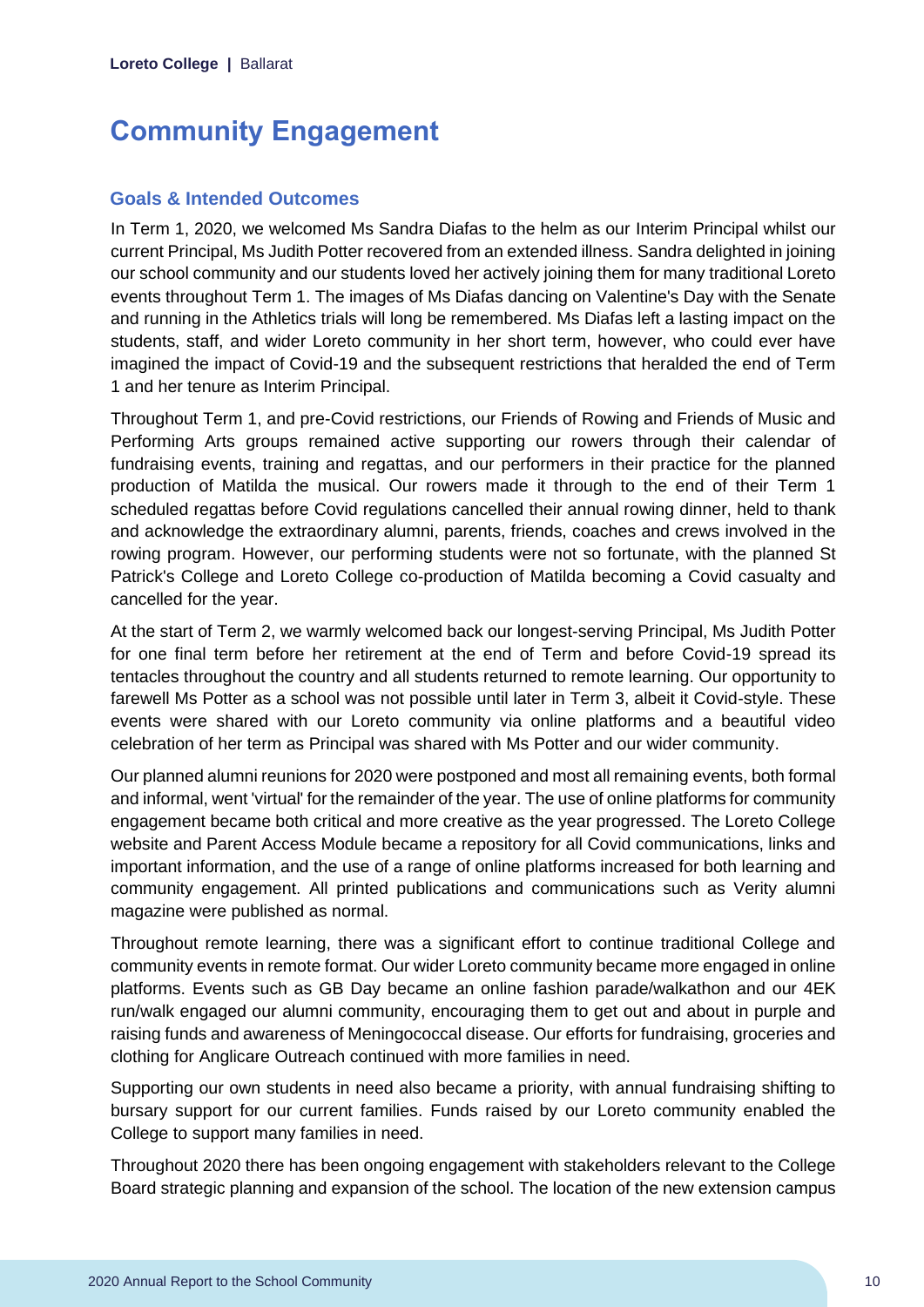was shared and there is much anticipation and excitement about what the future plans for the College will be.

The College Steering Committee continued their engagement and consultation with all stakeholders in the identification and development of innovative curriculum design to ensure the education provided by Loreto College is at the forefront of future needs. The work of this important group came to end in 2020 and their recommendations continue to be a work in progress through the newly formed Curriculum Design Team.

The Uniform Committee remained active throughout the year to identify and develop required changes and updates to the College Uniform and recommendations for staff uniform. The introduction of shorts and trousers to the uniform suite is still a work in progress with final designs expected to be approved in Term 1, 2021.

In Term 3 we welcomed our 31st Loreto Principal, Ms Michelle Brodrick to the school. It was an unprecedented, peculiar and challenging time to take over the helm of a school, in the midst of a pandemic with no students present on-site. The use of online communications platforms continued to increase as we tried to capture images and videos of everything we could. As a result, our students and staff learned and enhanced their online technology skills.

Prospective families were no longer permitted on-site for College tours, so an innovative virtual tour was created and added to the College website to allow families to take a tour from the comfort of their homes whilst information sessions were conducted in online format.

Traditional graduation ceremonies and events were creatively adapted and extraordinary effort went into collating a unique video memento for graduating families that included a compilation of graduation flower crowning and rings in the Loreto Chapel, graduation mass presentation, and exquisite footage of the students exiting the College in a candlelight vigil.

Overall, there was a considerable effort by the College to maintain community communications and engagement, and in doing so, new traditions and new ways of doing things have been forged.

# **Achievements**

We were grateful to have captured many of the key events and general school life on film in Term 1. This enabled the production of a video celebrating the inimitable Loreto spirit that we all love so much. Shared via social media, the Term 1 video also became a special memory for our Class of 2020 who returned intermittently in Term 2 and then were not together again until Term 3 for their final weeks of school. Facebook, Instagram and Youtube would become our platforms of choice for communicating with our past, present and future Loreto students and families.

We sneaked in our annual International Women's Day Breakfast in March before the whole country turned upside down. Our guest speaker, Janelle Ryan (Class of 2020) inspired the room with her message to all women to take up space, everywhere, within the IWD2020 theme #eachforequal.

Virtual school tours and virtual VCE Art Exhibitions were added to the College website as more traditional events became virtual experiences. However, the greatest feat of all was the Class of 2020 Graduation Celebration. Determined to ensure that the Class of 2020 were still able to experience the much-loved graduation traditions of all those before them, a special liturgy was filmed that included every student being crowned with flowers in the Loreto Chapel and candlelight walk through the Loreto gardens. The final result, a truly unique Loreto graduation memento that will ensure 2020 will be a Class and a year, never forgotten and maybe some new traditions forged.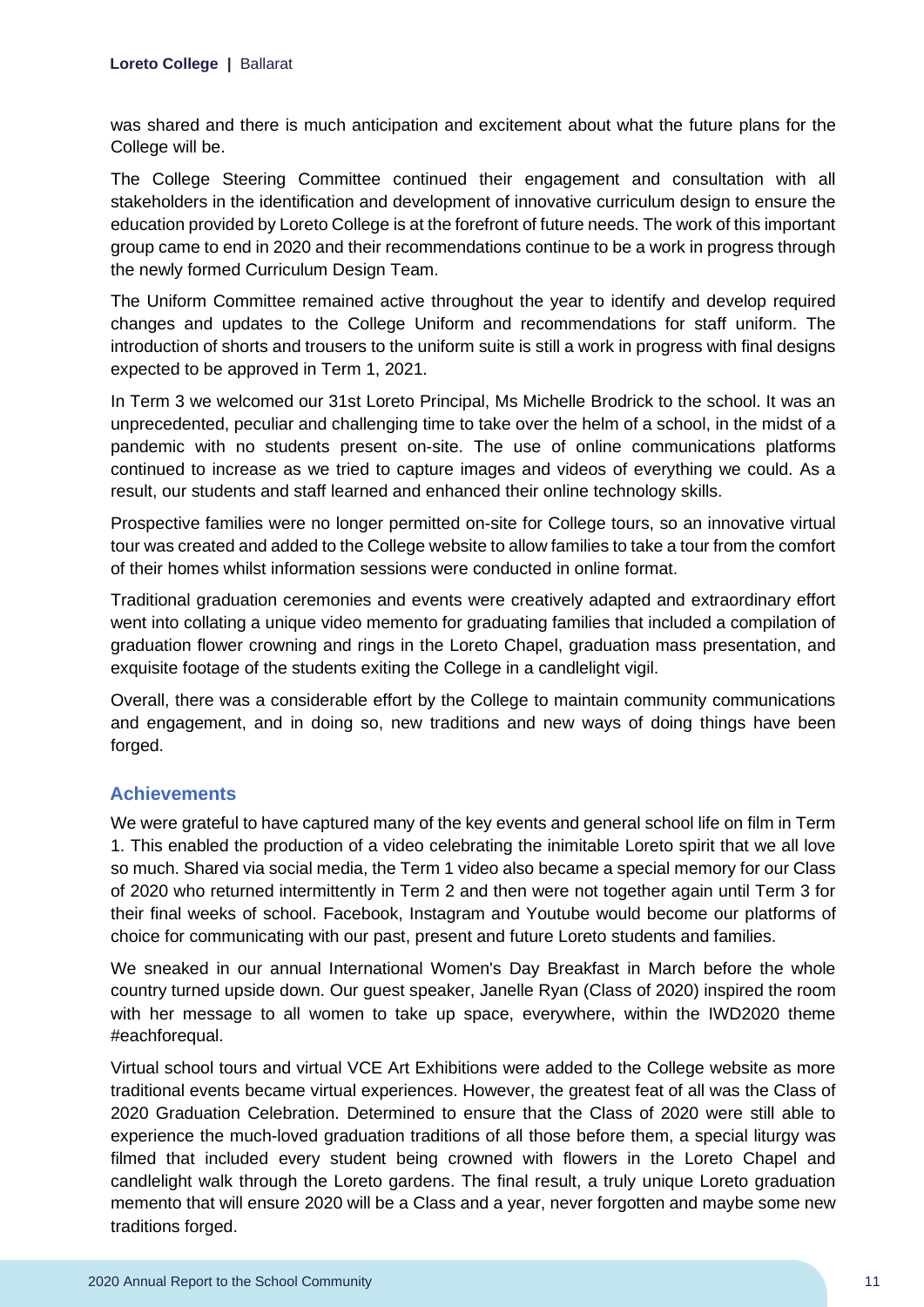#### **VALUE ADDED**

In 2020, our current and past parents were invited to join us for virtual adaptations of the traditional signature Loreto events including the celebration of relationships through Mothers' and Fathers' Day Mass and Graduation. A great deal of effort went into ensuring these events went ahead online, creating a new platform of engagement for our families.

The annual Past Pupils High Tea held in November was also different this year. The High Tea was developed and delivered Covid style as a takeaway High Tea Care Pack and catered once again by the VCE Food Studies students. This format was an overwhelming success with many past pupils spending time at home under Covid restrictions enjoying the delivery of their High Tea Care Packs. The offering was held twice and on both dates the High Tea packs sold out.

The College launched the Women in Time - Inspiring Alumni to formally recognise the outstanding achievements and contribution of our extraordinary past pupils and a high number of nominations were received for consideration. In Term 4, a stringent Committee process selected four inaugural inductees and the announcement event was held off until International Women's Day Breakfast in March, 2021.

#### **PARENT SATISFACTION**

Loreto College Ballarat has a supportive parent/carer community who are actively involved in the life of the students. There is strong support for school events such as Parent/Teacher/Student interviews and Information Evenings. Many of these events in 2020 were online.

Parents/Carers were invited to offer feedback through an Insight SRC survey in Term 3 of 2020 and this data has indicated that there are high levels of satisfaction amongst parents/carers in the areas of school safety and classroom behaviour. There was strong support for the systems and processes that were put in place to support remote learning.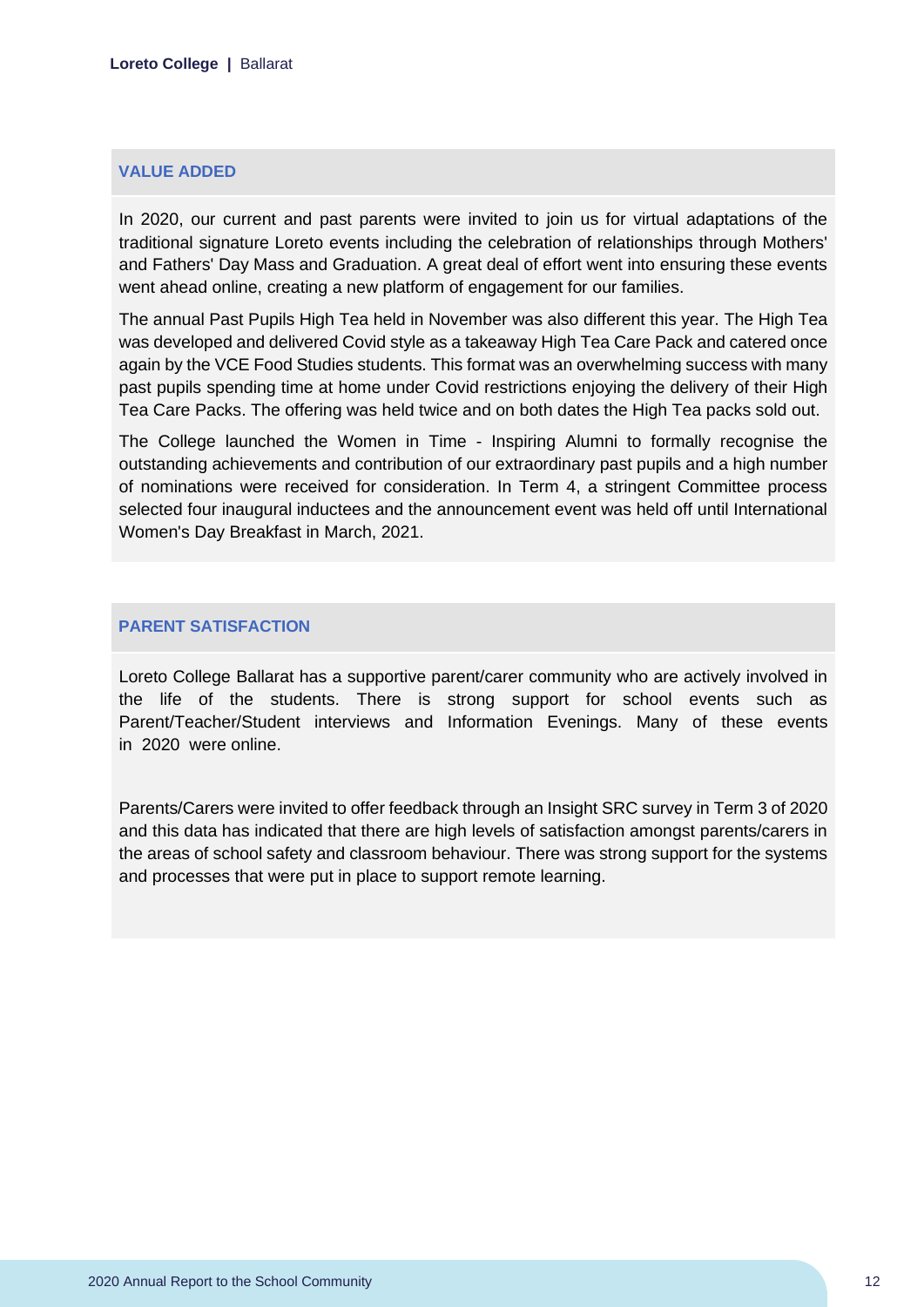# <span id="page-13-0"></span>**Leadership & Stewardship**

### **Goals & Intended Outcomes**

- To make explicit that the Loreto Vision and Mission frames and underscores the whole life of the Loreto family.
- To articulate a shared vision of what quality teaching looks like at Loreto College.
- To progress a shared vision for what wellbeing looks like.

# **Achievements**

The Leadership Team were required to be flexible and adaptable as it faced the reality of COVID-19 in Australia in Term 1. Long term goals had to be re-evaluated as we planned, adapted and adjusted to new ways of living and learning. The initial focus was the introduction of social distancing, hand sanitising and the preparation for remote learning. The development of learning manuals and platforms for learning were considered as we attempted for some resemblance of a typical school program.

Over the course of the year we experienced two extensive periods of remote learning. The students and staff adapted well to the demands and changes involved. The support of the school community and the courage of all concerned was extraordinary and enabled us to settle into a routine for learning to continue. Professional Learning to enable remote learning focussed on ICT, platforms of delivery and online conferencing.

In a normal year, Loreto prides itself on its connectedness. Under lock down, we did our best to replicate our usual activities. The Senate, our student leadership team, prepared videos and virtual functions to connect students with each other.

Key Achievements included

- Development of the site known as The Church of the Little Flower, St Therese as a VCAL Centre for Learning
- Learning Diversity external review conducted resulting in a varied structure
- Introduction of two new positions Human Resource Manager and Risk and Compliance **Officer**
- Engagement with Clarke Hopkins Clarke Architects for master planning for an extension campus
- MS Teams, Outlook Office 365 and Google Suite implemented as learning platforms
- Individual meetings held with each staff member to aid transition of the newly appointed Principal
- EMS360 utilised for staff professional learning, leave and absences
- AWE surveys introduced to evaluate student wellbeing
- The development and continual improvement to provide continuity of learning for all students and staff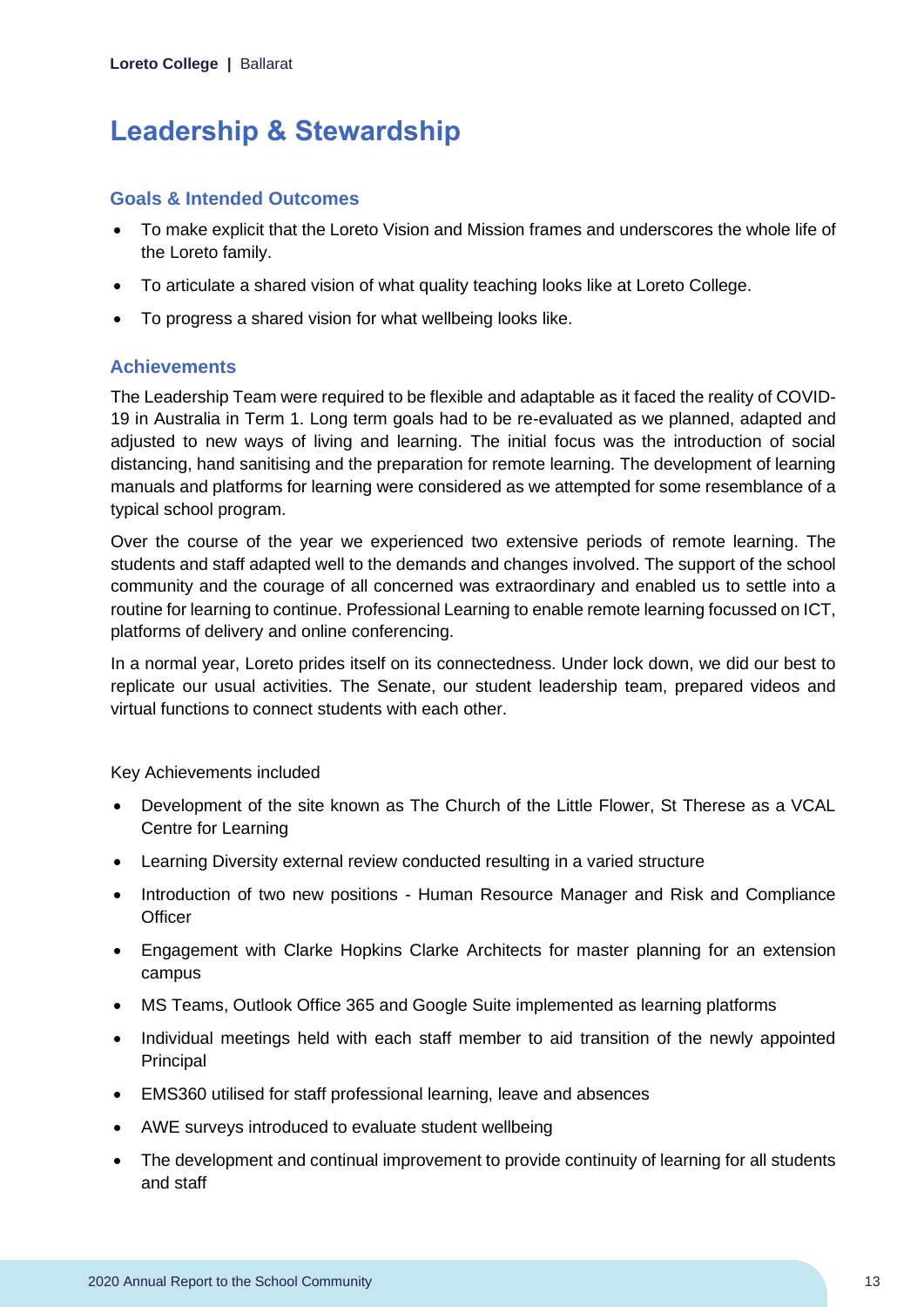#### **EXPENDITURE AND TEACHER PARTICIPATION IN PROFESSIONAL LEARNING**

#### Description of Professional Learning undertaken in 2020

Throughout 2020 opportunities for Professional Learning shifted to the need to transform learning to online platforms. The College was able to continue its professional learning focus on teaching and learning through conferences held in Term 1 and then online from Term 2.

Professional Learning attended by Loreto College staff included:

VCE Japanese SL Annual Conference

VCE French Annual Conference

VCE STAV Annual Conferences -Biology, Chemistry, Physics, Agricultural Studies

VCE Dance Conference

VCE Theatre Studies Conference

ACHPER VCE Conference

VCE Mathematics Conference

VCE HTAV History Conference

VCE SEV Global Politics and Sociology

VCE Psychology Annual Conferences

VCE Religion and Society Annual Conferences

VCE English, English Literature and English Language Annual Conference

VCAA Webinars for Food Studies and VET Media

VCAA State Reviewers Training - Japanese

VCAA Chief Examiners Training - Multimedia

VCAA Examiners training

VCAA Consideration of educational Disadvantage Webinar

Careers Practitioners meetings at Deakin University and RMIT

Diocesan Secondary Religion meeting

CEB VCAL planning meeting

Plenary Council Meetings

Engaging with your Catholic Faith with Catholic Theological Centre

2020 CEOB Language Strategies.

SMART Spelling

Understanding Autism

Enhancing Numbers Skills on-line

CEB Inclusive Education

VET training in schools with RTO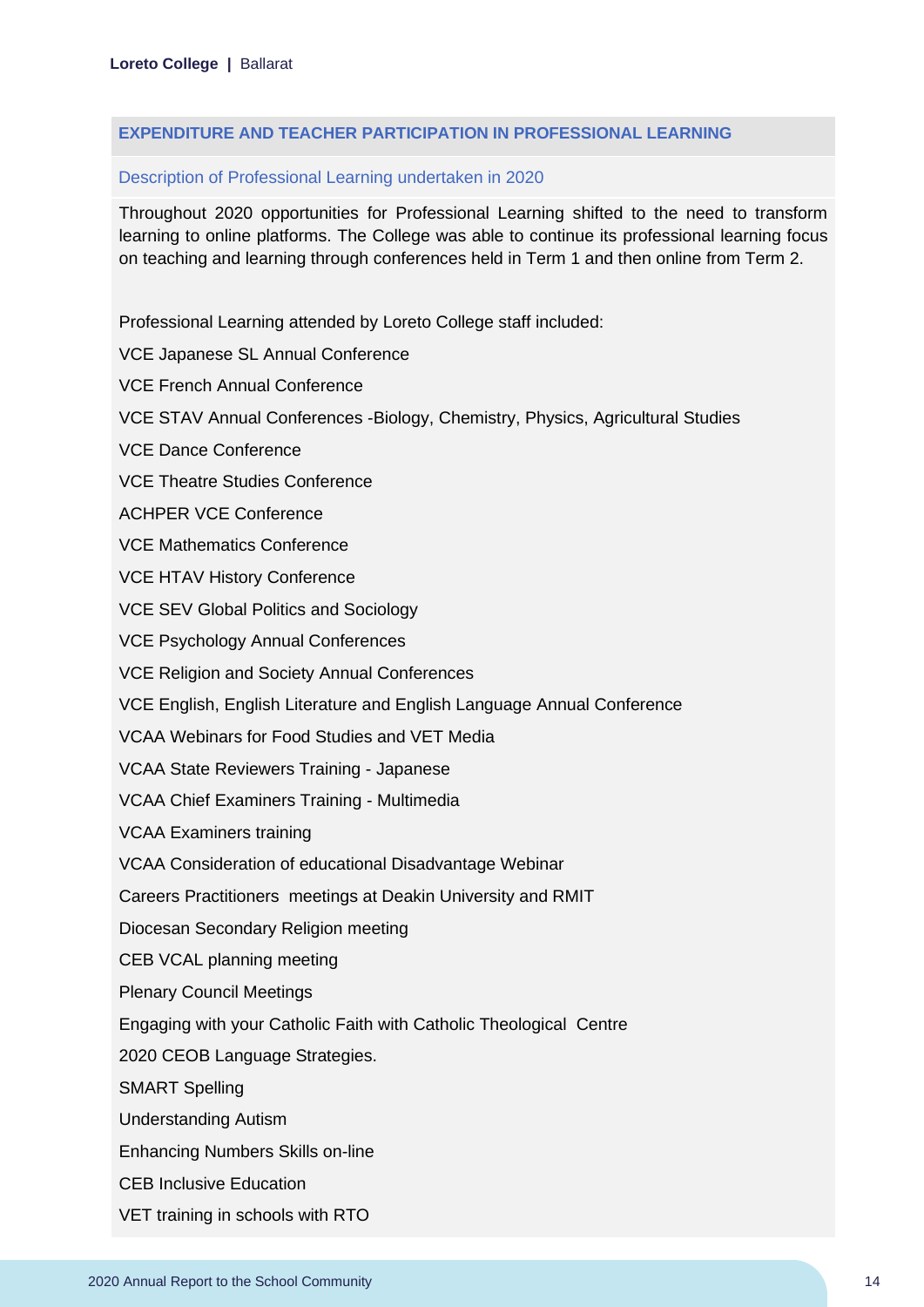Raising Resilience in Schools 2020 Mental Health in Schools Conference On-line Understanding Self-Harm Webinar VATE 2020 On-line Beyond TEEL, Creative Writing, Study and revision skills webinars. SEV Global Politics and Sociology Webinar VCE Home Economics - Food Studies Webinar 2020- HSR OH&S Conference First Aid Training for all staff

| Number of teachers who participated in PL in 2020 | <b>200</b> |
|---------------------------------------------------|------------|
| Average expenditure per teacher for PL            | \$1471     |

### **TEACHER SATISFACTION**

The staff at Loreto College are dedicated and committed to the education of students and supportive of each other. There is collegial approach to teaching and learning and staff welfare. Staff were invited to offer feedback through the Insight SRC survey in Term 3 2020 and this data has indicated that there are high levels of satisfaction amongst staff members in relation to pastoral care, student behaviour and teamwork. Through the SRC insight data staff rated work effectiveness and collegiality as high in relation to the pandemic.

| <b>TEACHING STAFF ATTENDANCE RATE</b> |          |
|---------------------------------------|----------|
| <b>Teaching Staff Attendance Rate</b> | 89.9%    |
|                                       |          |
| <b>ALL STAFF RETENTION RATE</b>       |          |
| <b>Staff Retention Rate</b>           | $82.2\%$ |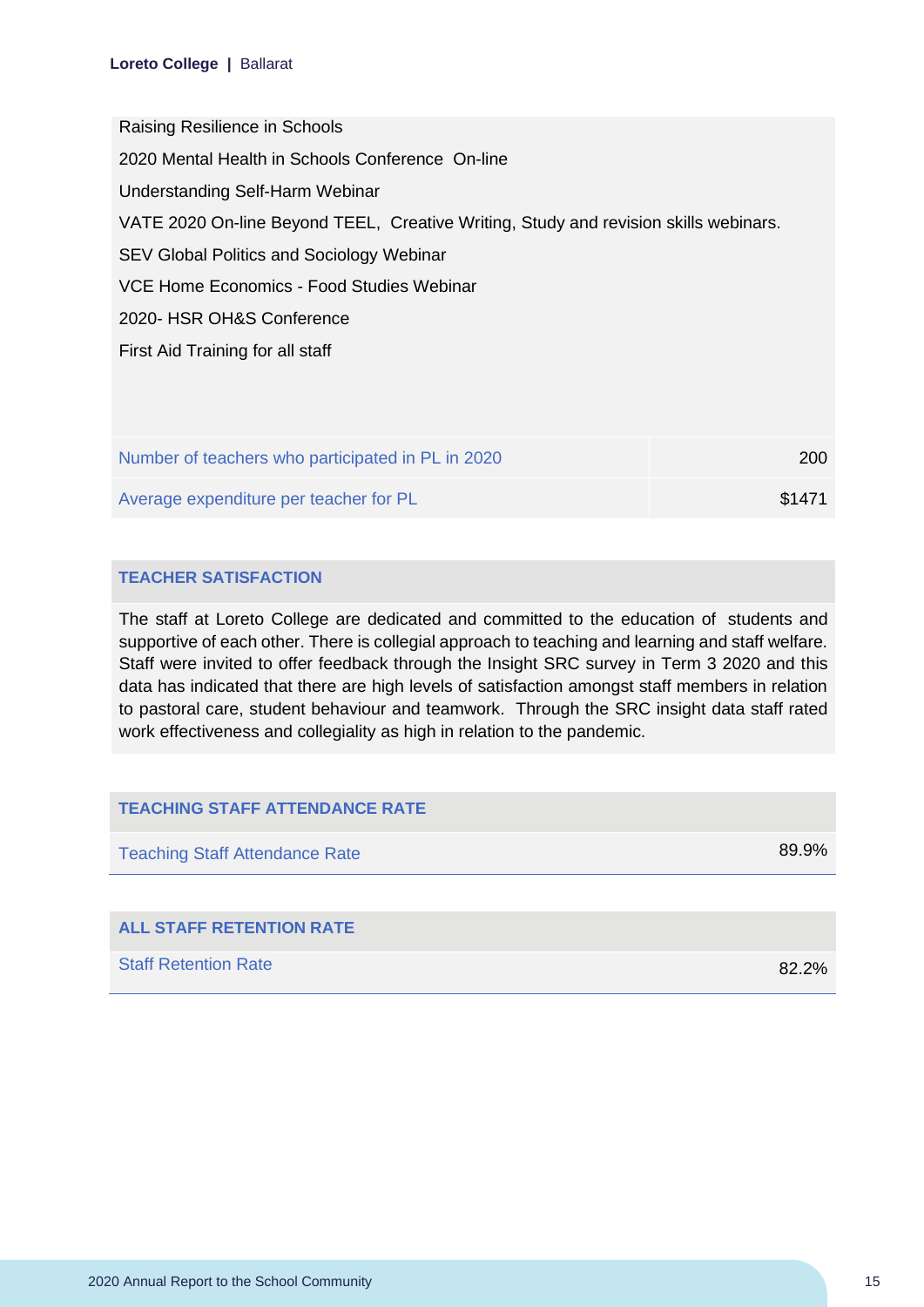| <b>TEACHER QUALIFICATIONS</b>   |       |
|---------------------------------|-------|
| <b>Doctorate</b>                | 0.0%  |
| <b>Masters</b>                  | 22.2% |
| Graduate                        | 42.0% |
| <b>Graduate Certificate</b>     | 4.9%  |
| <b>Bachelor Degree</b>          | 84.0% |
| <b>Advanced Diploma</b>         | 12.3% |
| <b>No Qualifications Listed</b> | 1.2%  |

| <b>STAFF COMPOSITION</b>                     |      |
|----------------------------------------------|------|
| <b>Principal Class (Headcount)</b>           | 6.0  |
| <b>Teaching Staff (Headcount)</b>            | 90.0 |
| <b>Teaching Staff (FTE)</b>                  | 77.6 |
| Non-Teaching Staff (Headcount)               | 58.0 |
| Non-Teaching Staff (FTE)                     | 47.5 |
| <b>Indigenous Teaching Staff (Headcount)</b> | 1.0  |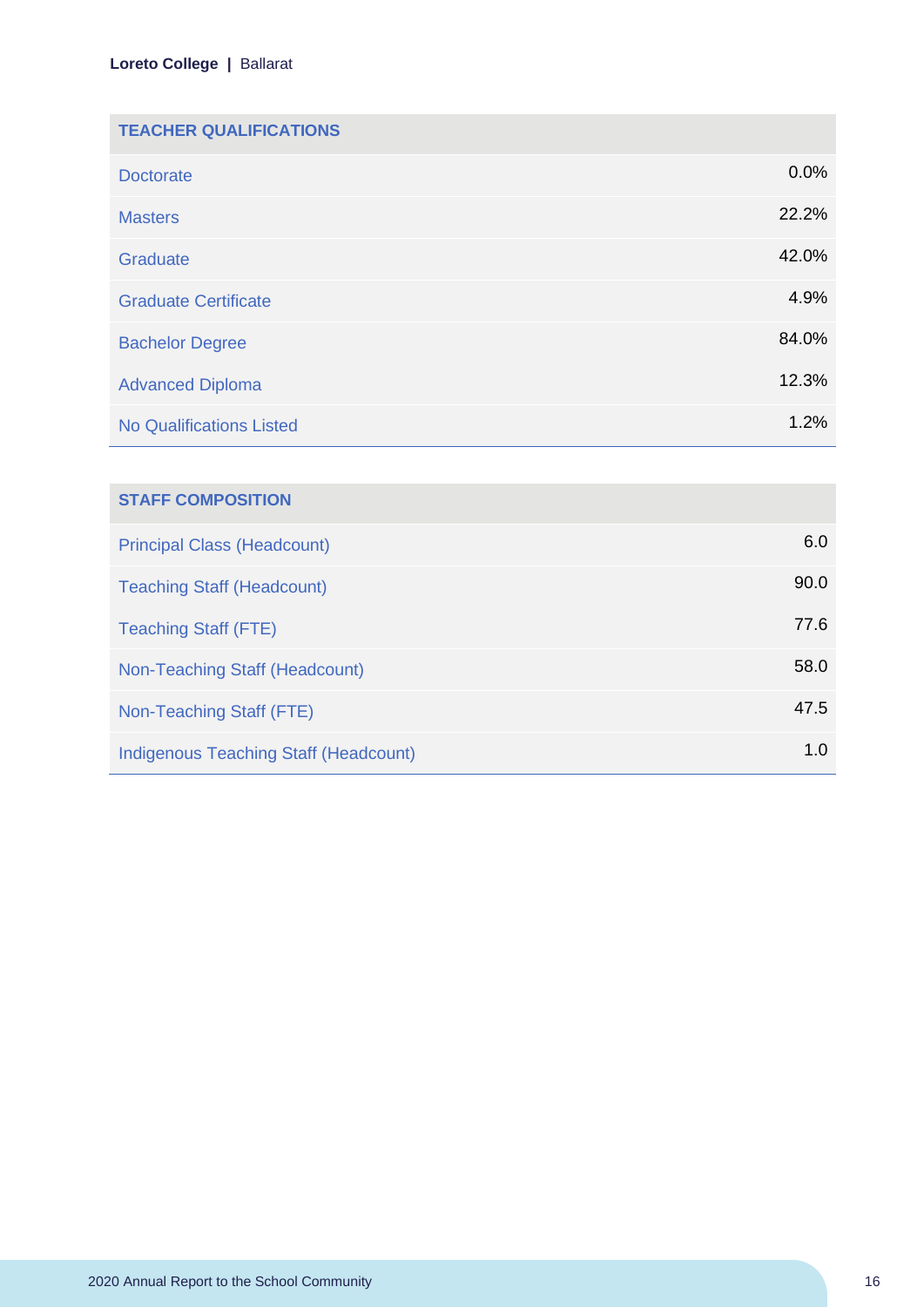# <span id="page-17-0"></span>**Learning & Teaching**

### **Goals & Intended Outcomes**

At Loreto College in 2020, we aimed to develop a comprehensive plan focused on improving the technology skills of both students and staff. As we settled into the new school year and inducted our new staff and Year 7 students, that plan was slowly becoming a reality. New laptops were issued to all staff and Year 7's and Year 10's. Following the Year 7's returning from camp, we taught them how to use their new Loreto laptops, set up their Google Drive and master the school learning management system SIMON.

In late March schools were turned upside down when it was announced by the Premier of Victoria and the Chief Medical Officer that because of the growing pandemic, COVID-19, we would all be required to work and study from home. Very quickly members of the Leadership Team and the IT department mobilised into action to make sure all students and staff were equipped with the necessary platforms and programs to stream "real-time lessons" from teacher's houses to student homes.

In the last week of Term 1, Leadership members and Information Technology teachers taught those colleagues who had not already set up on-line platforms. Lunchtime and after school sessions were held on how to set up Google Classrooms or Microsoft Teams with their students, including how to conduct Google meetings, so they could live stream lessons. There were lessons on screencasting, video making, recording over Power Points, creating online quizzes and electronic versions of tests and School Assessed Classwork (SACs) using Google Docs or One Note. These programs were vital to enable teachers and students to communicate and share resources electronically while working from home during the lock-down.

Our goal to improve the technology skills of our students and staff was quickly given an enormous boost by COVID-19 and our forced shutdown. "Necessity is the mother of invention", was an apt summary of what was required throughout 2020, when the need for something becomes essential, we were forced to find ways of doing what we would normally due differently. Our teachers went into the first term holidays with the knowledge that they had to embark on a new style of teaching and learning that none of us had experienced before. Many teachers spent days and weeks reinventing the wheel and finding new ways to teach. I saw images of a Maths teacher who literally built his own whiteboard from timber in the shed and set it up in his family room with spotlights and microphones so he could explain complex maths equations to his students. One of our Food Studies teachers set up cooking demonstrations in her kitchen and was assisted by her husband as the cameraman and film director.

### **Achievements**

The Loreto College Ballarat staff, students and families can be very proud of their achievements during the 2020. With two lock-downs in Victoria, our staff and students were forced to work and study from home. To successfully continue to provide a high quality education during a global pandemic is a great achievement. It was a team effort with many teachers and staff lending a hand to support all of our students, families and each other. While teachers had to find a way to replicate classroom teaching, our support staff also played a role to maintain the quality of education for the students.

Our science laboratory technicians conducted and recorded science experiments at school, to be shared with students in their Science classes on-line. Our Learning Diversity teachers and Support Officers continued their interventions programs as well as supporting students by joining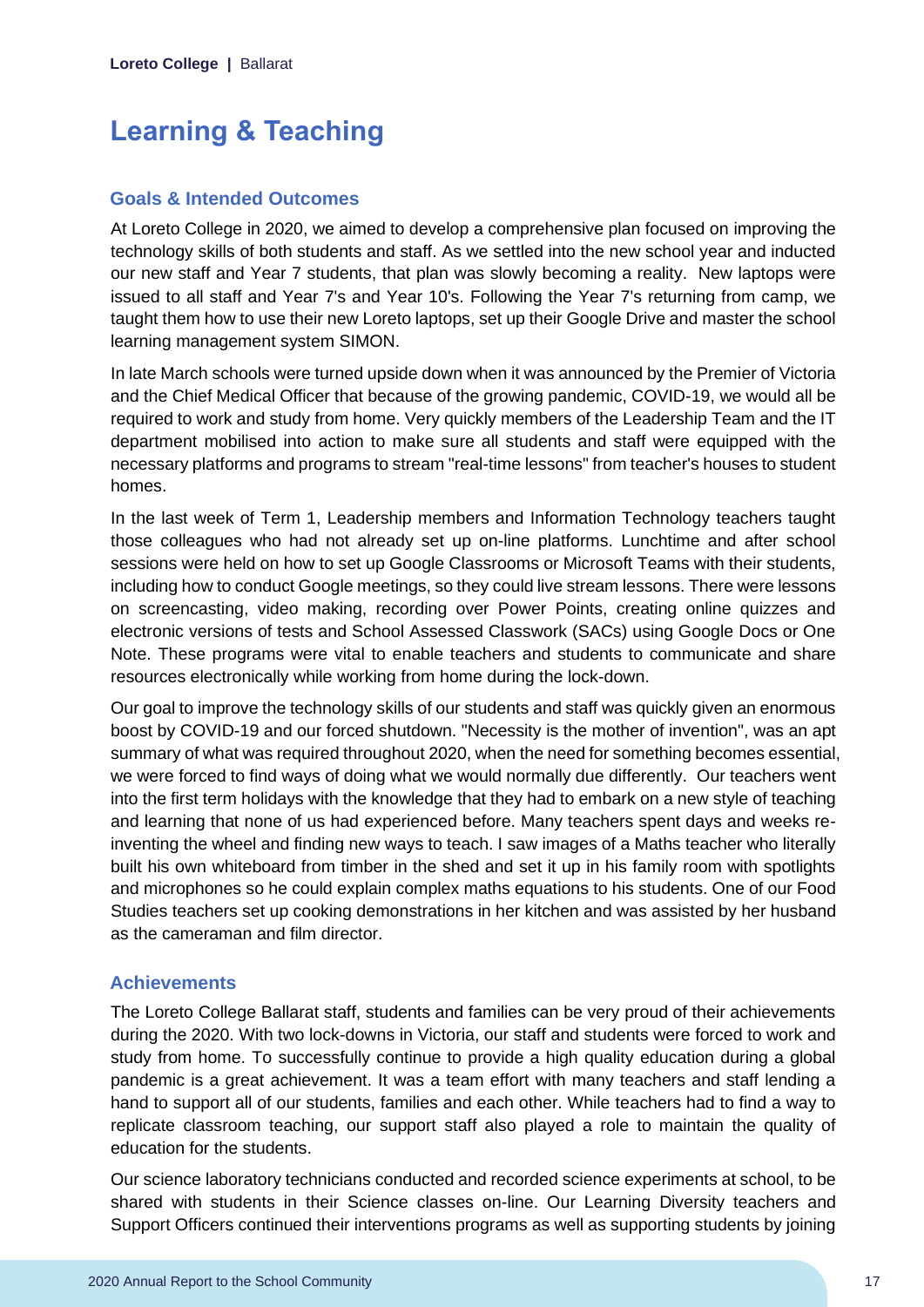on-line Google Meets to assist students. Our Education Support staff assisted in many ways, supporting students and teachers to continue our role of educating and caring for the well-being of our Loreto girls during this pandemic.

It was exciting to welcome the students back to school in June. Even the less enthusiastic students said they wanted to come back to school, but we had to adapt to a 'new normal.' We were required to practice physical distancing, hand sanitising, cleaning of desks, and eventually we wore colourful masks. We were restricted as a community and could not gather to play sport or perform in plays or musicals. Unfortunately, we were not able to assemble as a community to farewell our well-loved and respected Principal Judith Potter, but had to instead do it virtually through a Teams meeting and a physically distanced guard of honour.

After our first lock down, teachers discussed what the positives were about using digital platforms and programs to teach and how they could enhance learning in the future. Many of our students talked about how they loved the ability to work at their own pace. They were able to replay videos to ensure they had understood important concepts or equations. They enjoyed the ability to plan their day around "real-time classes", which were streamed directly to them, then work individually on their projects and assignments. Some thrived in this blended style of learning, and it was preparing them well for University.

None of us imagined that we would be required to go into another lock down but as the number of positive cases grew in Victoria we prepared again for remote learning. At least this time we knew how our students best performed during this blended style of learning for lock down 2.0. More frequent "real-time" lessons were streamed home, for shorter periods of time and students were able to practice independently as teachers stayed online to answer questions and assist. Assessments were set and work submitted electronically, and teachers were providing feedback, which has been great for the environment.

As Winston Churchill said, "Never let a crisis go to waste". While there have been many challenges for both students, teachers, and families, it has enabled us to imagine and explore how we can enhance our teaching and learning for the future. It has presented new opportunities and helped us develop new skills using technology which will assist us to better prepare our students for a new world of work, in a post pandemic world.

### **STUDENT LEARNING OUTCOMES**

At the start of 2020, Loreto had two new courses in place for Digital Technologies. One in Year 7 and the other in Year 9. The first sessions went well, making sure all students knew how to organise their schoolwork and where it all actually goes once released into that fluffy cloud. It also saw the start of the Digital Portfolios where students would be responsible for a living online workspace that would document and showcase all their accomplishments through their time in and around a life at Loreto. Working collaboratively was also a focus, making sure they experienced many ways of working together electronically whether separated by one metre or one million.

Then of course plans changed. With so many events being cancelled or put on hold, many of the items that would have been placed in their portfolios have yet to happen. The portfolios are also a space for reflection and there is much that can be reflected upon during this hopefully unique time in their education.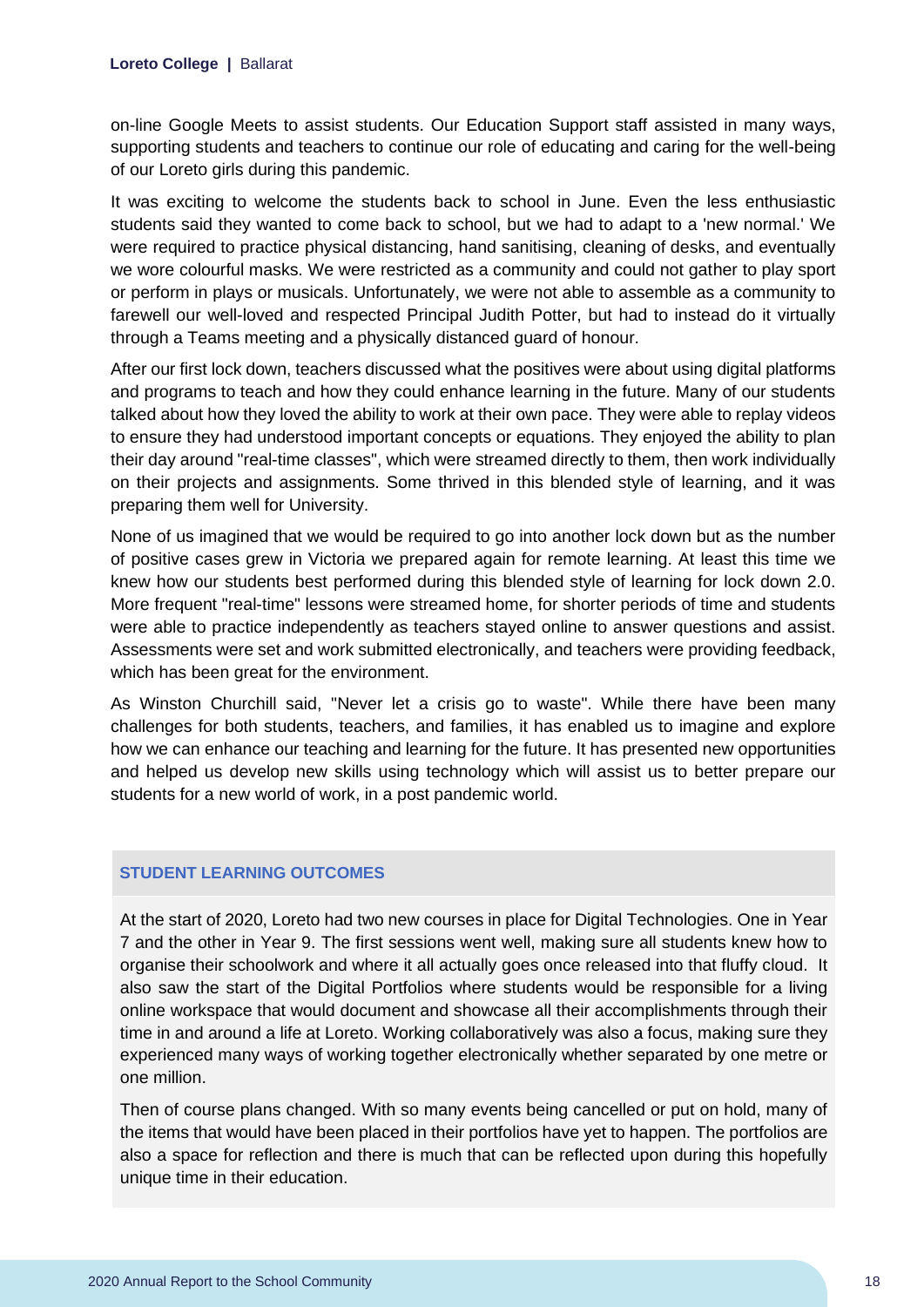One of the strengths to come out of this remote learning during isolation is the way Digital Technologies has allowed students and staff to work collaboratively, to stay connected and to complete tasks and assessments despite not being able to set foot on school premises. There have been essays, poems, works of art, science projects, choir recitals, house activities, competitions, musical events, assemblies, and so much more, all either created digitally or digitized to be shared or submitted. Being able to have visual conversations with each other has perhaps been a cornerstone of this experience. The students of Loreto have done an amazing job of adapting to completing tasks and meeting deadlines all remotely which is without doubt a huge learning experience for the world of work in and of itself.

Leading on from that, we held the online Parent-Teacher-Student interviews. The technology certainly worked well for that event and parents that ordinarily might not have been able to make it, were able to join in. It could even be the way of such interviews in the future.

Loreto is already looking at a new and improved structure for Digital Technology lessons in the future and we still maintain close ties with the Ballarat Tech School which provides many activities and resources for our students. We are excited about taking what we learned from 2020 and taking it into 2021.

In recent years, employment experts have stated that employers are becoming less interested in an applicant's qualification than they are in that candidate's transferable skills, such as critical thinking, digital literacy and problem solving. One of the things that we have been given in abundance this year is the opportunity to think outside the square, convert our previously held face-to-face meetings to numerous virtual forums and constantly adapt to the challenges and uncertainties raised by a global pandemic.

Due to COVID-19, Loreto's students and staff have been in the process of career development on a daily basis, perhaps without even realising it.

### **The Class of 2019**

Last year's graduates applied to a wide range of further education institutions, with offers being made from 19 different TAFE providers and universities - one as far away as the United States and two as close to home as Mair Street and Mt Helen. The most popular institution was Australian Catholic University. Students were accepted into a diverse array of courses, from 3D Animation through to Zoology and Animal Studies. A number of students opted for traineeships or joined the workforce.

### **Vocational Education and Training Delivered to Secondary Students (VETDSS)**

Students in Years 10, 11 and 12 have studied a VETDSS program this year through either the Highlands LLEN or Whitehouse Institute of Design. These programs are intended to provide students with an insight into industry and give them opportunities for hands-on experience coupled with theory units to underpin their learning. Loreto's students are engaged in the following external VETDSS programs:

Agriculture, Allied Health Assistance, Animal Studies, Automotive, Building and Construction (Carpentry), Dance, Early Childhood Education and Care, Engineering, Information Technology, Digital Media and Technology, Music Industry (Sound Production), Retail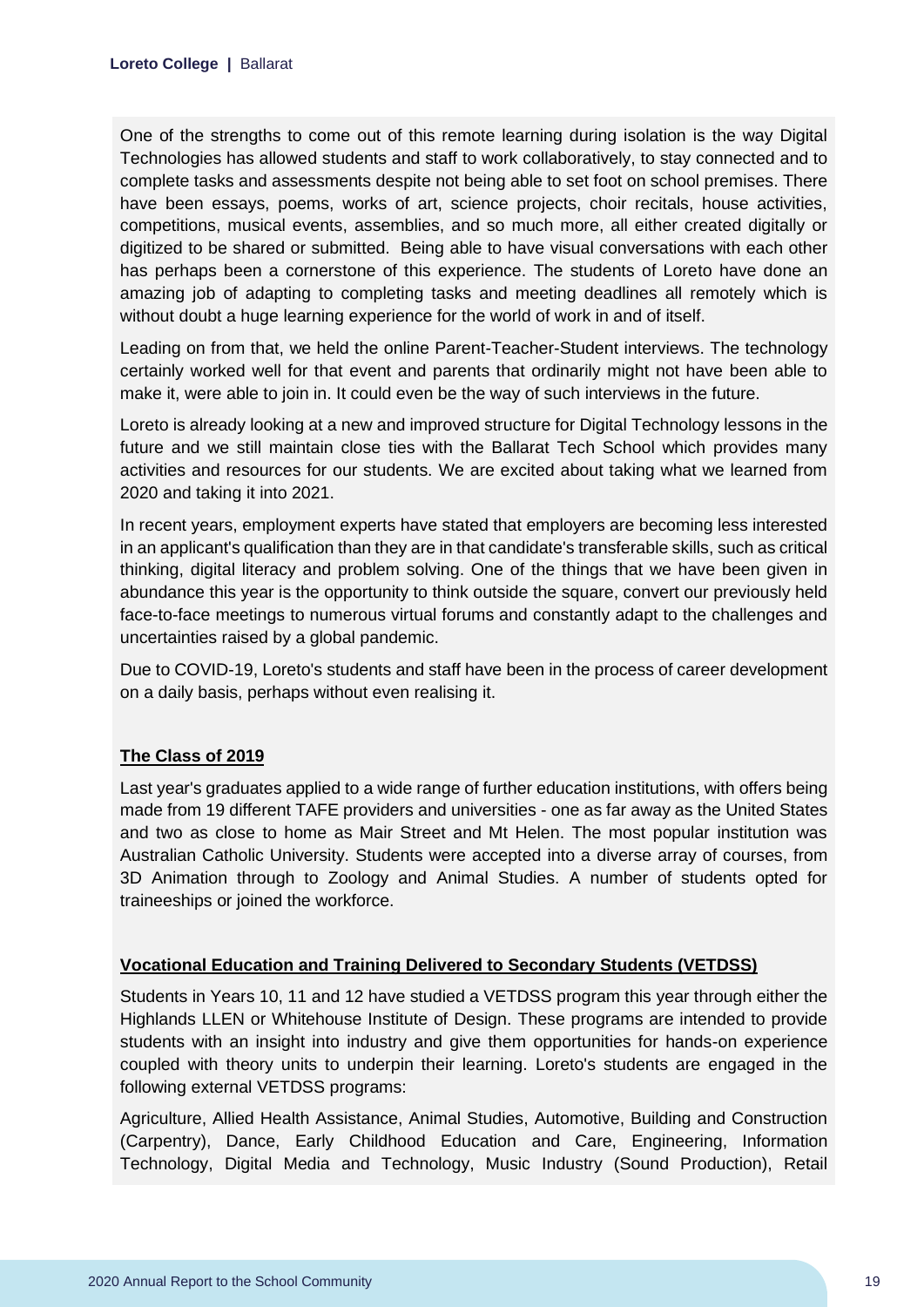Cosmetics, Salon Assistant, Creative Industries/Screen and Media and Design Fundamentals (Fashion/Interiors).

This year, Jill Wheatland (VCAL Leader) introduced an internal VETDSS program, Business Management, for the VCAL students, which has been an excellent addition to the course.

# **School Based Apprenticeships/Traineeships (SBAT) and Structured Workplace Learning (SWL)**

Through the Pathways Group, four of our current Year 12 VCAL students are undertaking SBATs in Allied Health Assistance or Early Childhood Education and Care. One VCAL student is doing an SBAT in Hairdressing through Federation TAFE.

SWL placements (to support students' external VETDSS program learning) have been thin on the ground since COVID-19 restrictions were put in place; however, we were lucky to have our students experience the world of work at places such as Go Vita, Linda Brown Preschool, Osteostrong, Sovereign Hill and Wen & Ware Living. We thank those employers greatly for their generosity in hosting our students.

| <b>MEDIAN NAPLAN RESULTS FOR YEAR 9</b> | $\star$ |
|-----------------------------------------|---------|
| <b>Year 9 Grammar &amp; Punctuation</b> |         |
| <b>Year 9 Numeracy</b>                  |         |
| <b>Year 9 Reading</b>                   |         |
| <b>Year 9 Spelling</b>                  |         |
| <b>Year 9 Writing</b>                   |         |

\* There are no NAPLAN results to report in 2020 as the Australian Government decided that due to the COVID-19 pandemic NAPLAN Assessments would not take place.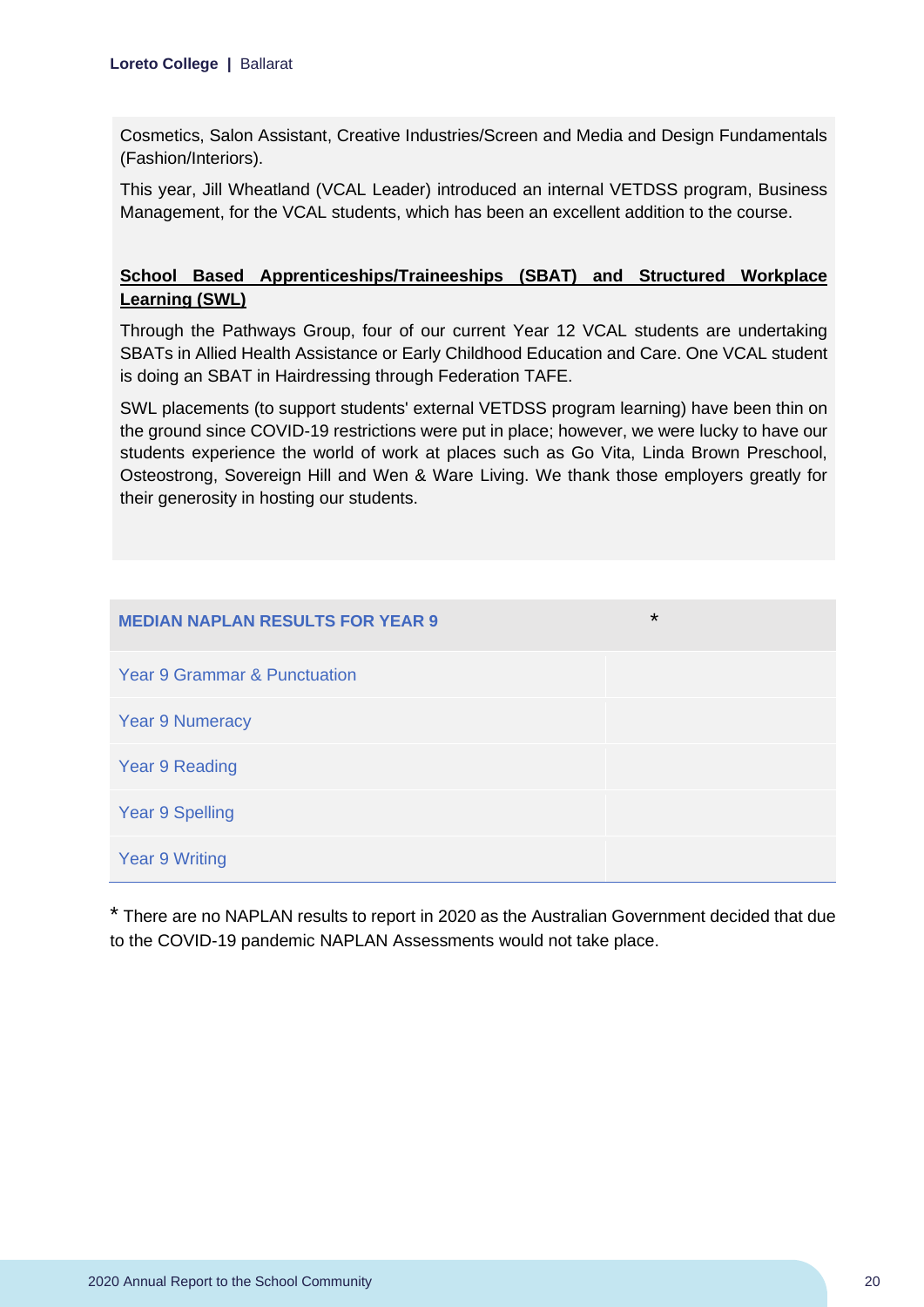| <b>NAPLAN TESTS</b>            | 2018<br>$\frac{0}{0}$ | 2019<br>$\frac{0}{0}$ | $2018 - 2019$<br><b>Changes</b><br>$\%$ | 2020<br>$\frac{0}{0}$<br>$\star$ | $2019 - 2020$<br><b>Changes</b><br>$\frac{9}{6}$<br>$\star$ |
|--------------------------------|-----------------------|-----------------------|-----------------------------------------|----------------------------------|-------------------------------------------------------------|
| YR 07 Grammar &<br>Punctuation | 99.4                  | 98.8                  | $-0.6$                                  |                                  |                                                             |
| <b>YR 07 Numeracy</b>          | 100.0                 | 98.8                  | $-1.2$                                  |                                  |                                                             |
| <b>YR 07 Reading</b>           | 99.3                  | 99.4                  | 0.1                                     |                                  |                                                             |
| <b>YR 07 Spelling</b>          | 95.5                  | 97.5                  | 2.0                                     |                                  |                                                             |
| <b>YR 07 Writing</b>           | 98.7                  | 99.4                  | 0.7                                     |                                  |                                                             |
| YR 09 Grammar &<br>Punctuation | 98.7                  | 99.3                  | 0.6                                     |                                  |                                                             |
| <b>YR 09 Numeracy</b>          | 100.0                 | 100.0                 | 0.0                                     |                                  |                                                             |
| <b>YR 09 Reading</b>           | 99.3                  | 100.0                 | 0.7                                     |                                  |                                                             |
| YR 09 Spelling                 | 96.7                  | 100.0                 | 3.3                                     |                                  |                                                             |
| <b>YR 09 Writing</b>           | 95.4                  | 96.7                  | 1.3                                     |                                  |                                                             |

\* There are no NAPLAN results to report in 2020 as the Australian Government decided that due to the COVID-19 pandemic NAPLAN Assessments would not take place.

\*\* Data cannot be reported for this year as the number of students that sat the test was below 5 and the data has been suppressed for privacy reasons in accordance with the ACARA NAPLAN data reporting provisions.

\*\*\* No students sat the NAPLAN tests in this year level and in one or both of the relevant years.



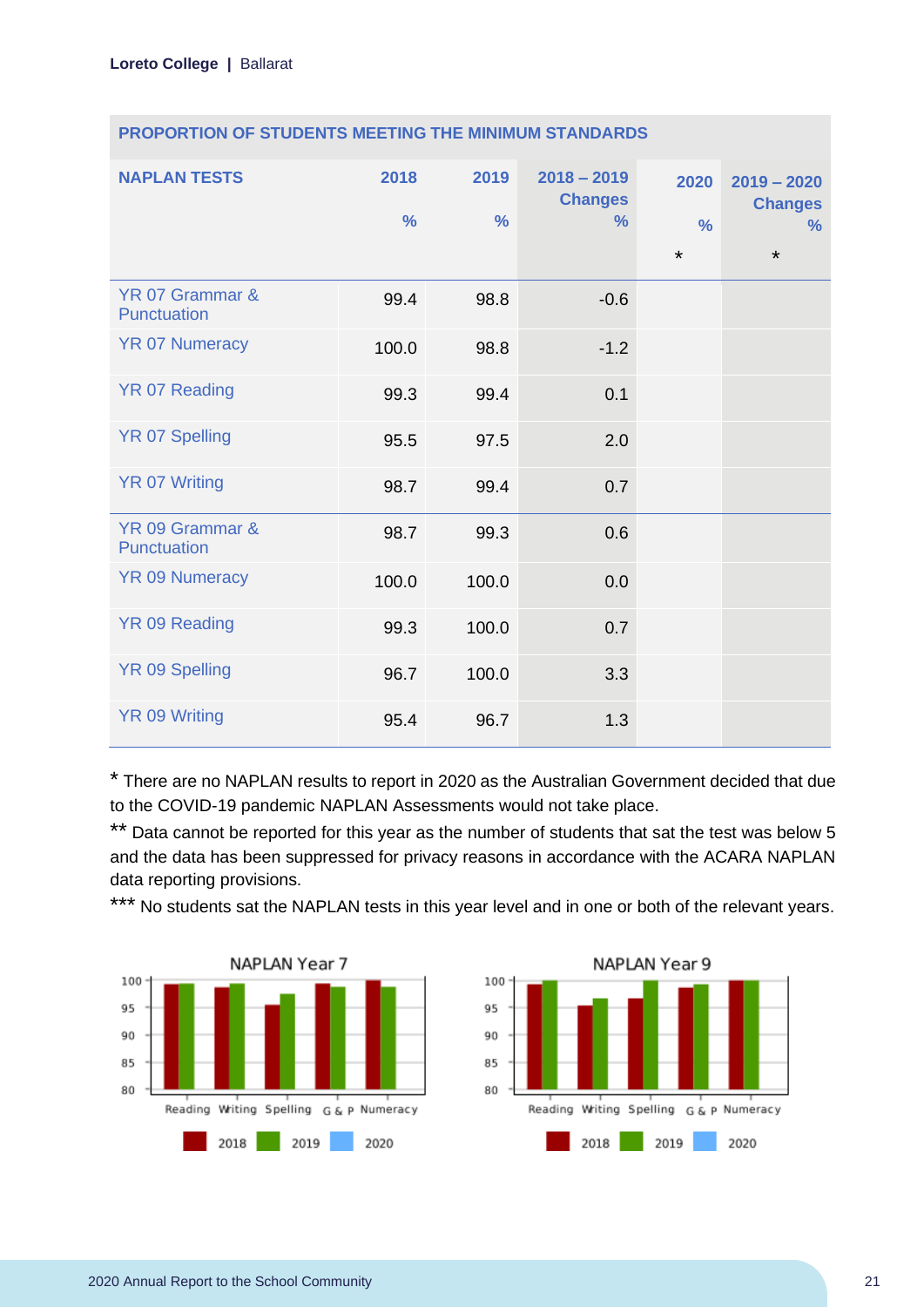# <span id="page-22-0"></span>**Wellbeing**

### **Goals & Intended Outcomes**

- Continue to develop a whole school understanding of, and approach to student wellbeing that leads to consistent practices.
- Introduce and support the transition of a horizontal mentor structure to Year 10 12.
- That the school environment continues to nurture in students a sense of belonging, positive relationships and resilience.

# **Achievements**

- Loreto continued to build relationships with external health providers and alternative educational settings to provide appropriate mental health and educational pathways for atrisk students.
- In consultation with students, Loreto upgraded the mobile phone policy. The ban on mobile phones is now embedded into the culture of the College.
- Remote learning manuals were created to ensure routine, and support remained in place for when students were in lockdown.
- The move to remote learning was efficient but posed new challenges for the wellbeing team to monitor and manage at-risk students.
- An extensive list of students at risk because of remote learning was developed and members of the wellbeing team assigned to each individual student to regularly check in with them and their family.
- Some recommendations were made for these students to join on-site learning, and most invitees accepted the opportunity.
- Whole-school wellbeing survey checks were developed by the wellbeing team to monitor mental health status and progress.
- AWE student wellbeing surveys were completed in Term 1 and 3 for longitudinal data on student wellbeing. Results from Term 3 suggested students were very resilient with the transition to remote learning.
- Further results were used by the wellbeing team to support specific students struggling to manage with remote learning.
- Other survey tools such as the Flourishing Scale introduced by our school counsellors were implemented by the leadership team around the effectiveness and impact of remote learning workloads and there was evidence that expectations in some areas exceeded students' capabilities, which were influencing wellbeing. Hence, adjustments were recommended and enacted.
- A significant adjustment was the introduction of 'Catch-up days' and 'Wellness' days on a rotating fortnightly basis. Catch-up days meant no formal on-line classes were conducted; whereas Wellness days were student free days that encouraged everyone to shut down and spend time away from technology completely. These days were very well received and contributed positively to the mental health of students and staff.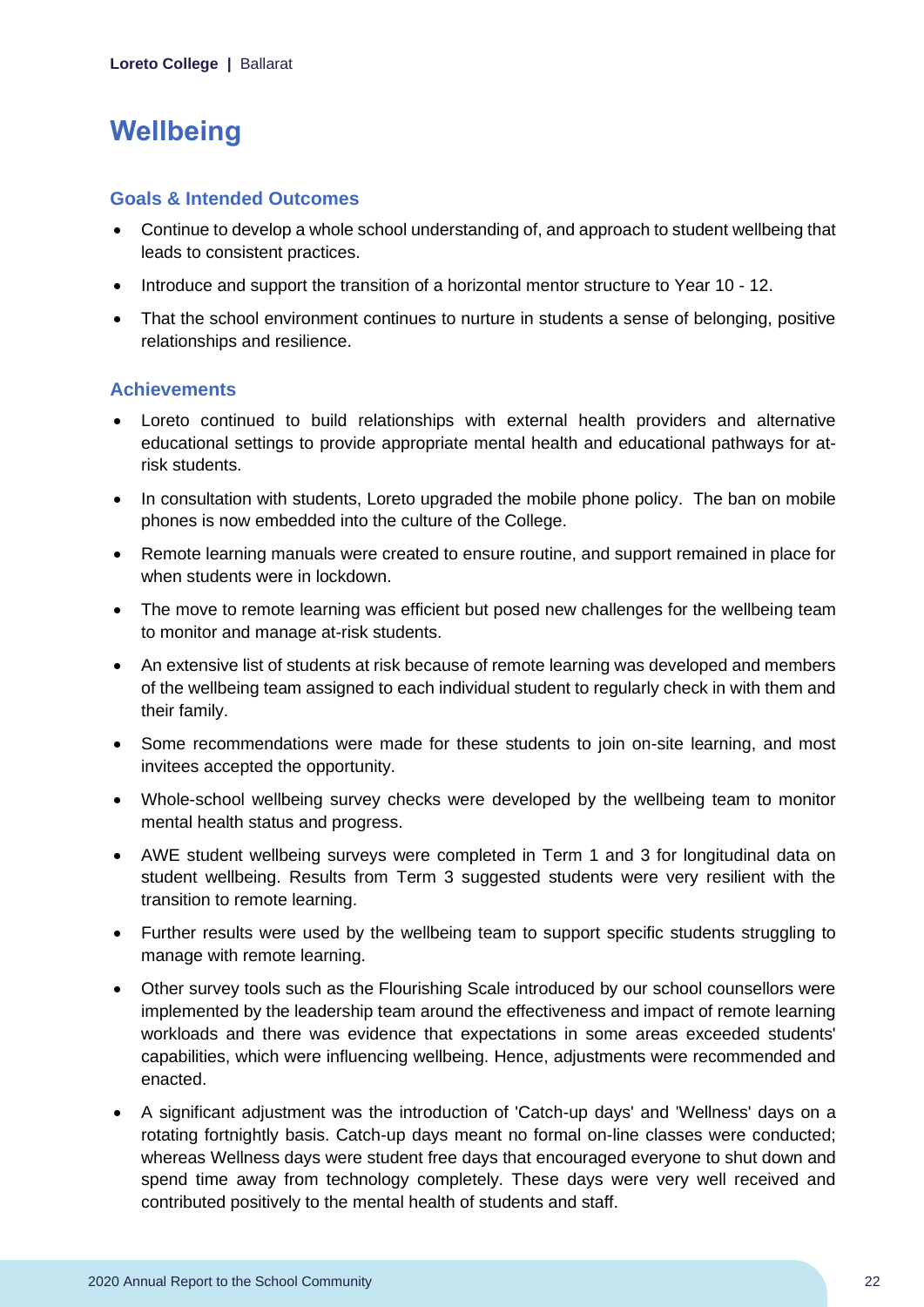- The wellbeing team continued to participate in on-line wellbeing networks that included Year Level activities, an online Walkathon and other whole school events to ensure connection to school and each other remained high during remote learning.
- The wellbeing team continued to collaborate with external services such as DHHS, Headspace, RCH, Catholic Care, private practice psychologists and paediatricians when working with high needs students.
- Year Level Coordinators developed on-line forums to stay connected to students and conducted assemblies via pre-recorded Teams events.
- Year 7 transition day at the end of Term 4 could not go ahead due to COVID restrictions. Year 7 coordinators created a virtual welcome and care package which was distributed to students at their primary school.
- An adjustment was made to the start of the 2021 school year to have just Year 12 and 7 students to replace transition which was very successful.
- Gonzaga Barry day, a significant celebration, was moved to Term 4 and was able to proceed with students on site, with some alterations to cater for COVID restrictions. This was a welcome whole school event that raised student and staff spirits.
- The House & Student Leadership coordinators worked with the leaders to present on-line regularly to the student body.

### **VALUE ADDED**

Wellbeing Initiatives

- Year 7/12 Orientation Welcome Day
- Ongoing wellbeing surveys to monitor student engagement
- Year Level Coordinator on-line briefings and bulletins
- Information nights moved to on-line format
- Telehealth sessions with College Counselling Team

### **STUDENT SATISFACTION**

- The students were surveyed through the year during remote learning.
- Students completed periodic wellness check-ins which were monitored by the wellbeing team for individuals who were struggling on a given day to students who indicated negative emotions over an extended period. Data indicated that for many students, their levels of anxiety correlated with increases in workload and expectations.
- Feedback from surveys and attendance monitoring correlated with an increase in student absenteeism from on-line classes the longer remote learning continued.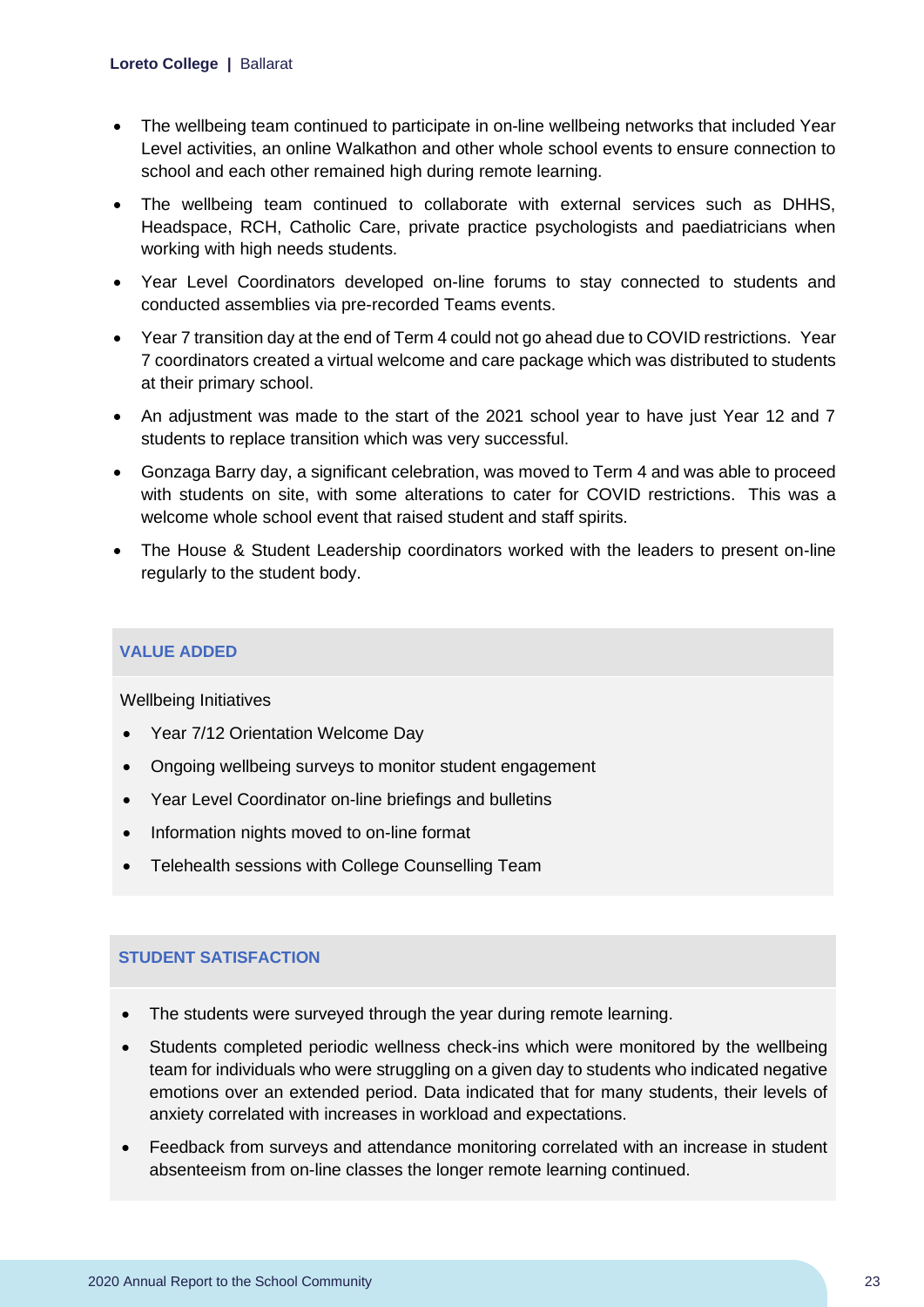- More comprehensive surveys were conducted at each year level about engagement with the remote learning curriculum. Generally, students were coping with the demands, but a significant number of students were indicating high levels of anxiety around workload and disconnection.
- Interestingly, there were examples of students flourishing during remote learning, when normally they would struggle in the school environment. The reverse of this was also evident with usually well-adjusted learners struggling in the remote environment. However, generally students who struggled academically at school experienced even more difficulty engaging at home.
- Mentor teachers were placed front and centre in supporting students during remote learning. This was facilitated by the fact each mentor group already had a Google Classroom created. This enabled Loreto to continue to provide wellbeing support for students during remote learning.
- Year Level assemblies and activities were introduced, and levels of connectedness increased, student wellbeing spiked positively. Despite being unwilling to 'show their face' on-line, students became more engaged, and spirits lifted for many. It was genuinely exciting for many students to re-connect.
- Overwhelmingly, student dissatisfaction around remote learning centred on being unable to see friends. Other factors were inability to receive targeted teacher instruction and support that is usually accessible in a live setting.
- On returning to school, it was evident that a long period without structure and routine affected students' ability to re-engage with a 'normal' school day.
- On both return-to-school events, transition days and activities were organised that enabled students to re-acclimatise and debrief their Covid experience. This contributed to a smooth return logistically.
- It became apparent quickly though that many students were lethargic and unmotivated. A general malaise was apparent across students and staff.
- There was a large increase in the number of self-referrals over the remote learning period and this translated to the Loreto Counselling team being swamped with appointments.
- There is anecdotal evidence across many schools, which reflects our own experience of a marked increase in student self-harm incidents during remote learning.
- Most students preferred to be back at school though, which highlighted a strong desire for community and connectedness.

### **STUDENT ATTENDANCE**

As per the requirements, attendance is electronically recorded and maintained via the Loreto College Simon student information program.

During remote learning, students indicated their attendance every day through mentor meets in the morning which was also used to monitor Wellbeing. This was scrutinised by the Year Level Coordinators and regular non-attendance was then followed up.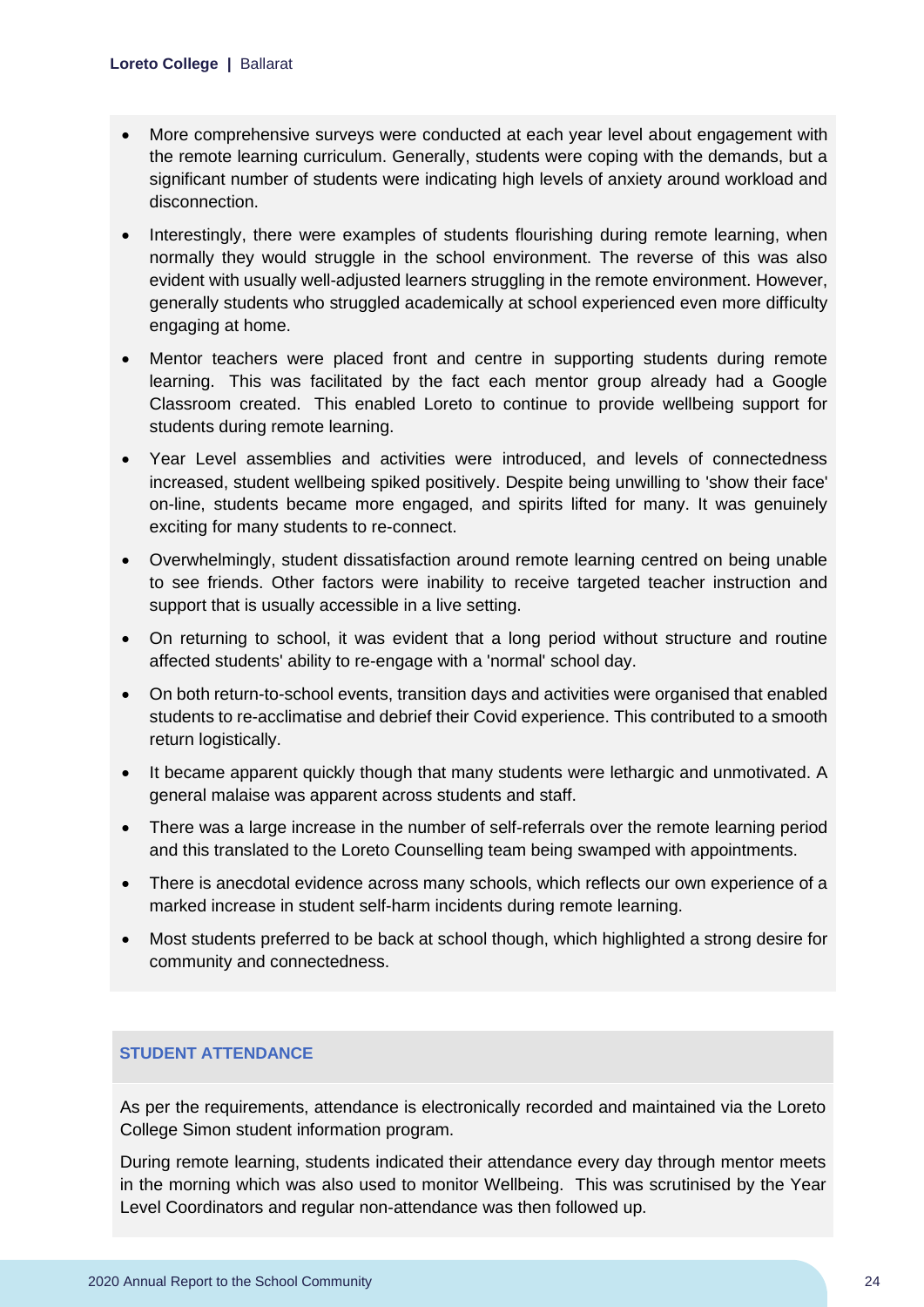Attendance rates during remote learning were lower than normal school attendance rates. This was across all year levels. Attendance rates also decreased further the longer remote learning continued. Often this was linked to lack of adequate supervision, increased levels of distraction, and lack of motivation or engagement.

Remote learning also affected the numbers of school refusers. School refusal rates increased when school recommenced. It is well known that the key to slowing or reversing school refusal is linked to consistent connection. However, remote learning reinforced non-attendance habits and enabled students to retreat into isolation more readily, without accountability. Reconnecting students with school became even more problematic.

During normal school time, SIMON was used to record student attendance in all lessons. Teachers were aware that it is compulsory to record attendance for every class in every lesson. If after Period 2 a student was recorded as not in attendance, then an automatic notification was sent to parents/carers from Student Reception.

Parents have on-line, up to date access to their child's attendance via a parent portal called PAM (Parent Access Module). Non-attendance at excursions, off-site activities, sports days, reflection days and camps should always be accompanied by a medical certificate and will be followed up by a homeroom teacher. If attendance becomes problematic, the wellbeing team will action a plan to re-engage students.

| <b>Post School Tertiary Study</b>      | <b>Number</b> |
|----------------------------------------|---------------|
| <b>Deakin University</b>               | 27            |
| Australian Catholic University         | 14            |
| <b>Federation University Australia</b> | 13            |
| University of Melbourne (The)          | 11            |
| <b>Monash University</b>               | 10            |
| <b>RMIT University</b>                 | 10            |
| La Trobe University                    | 1             |
| Swinburne University of Technology     | 1             |
| <b>Victoria University</b>             | 1             |
| <b>Federation University TAFE</b>      | 2             |
| Deakin College                         | 1             |
| Longerenong College TAFE               | 1             |
| Melbourne Polytechnic                  | 1             |
| La Trobe College                       | 1             |
| <b>Total</b>                           | 94            |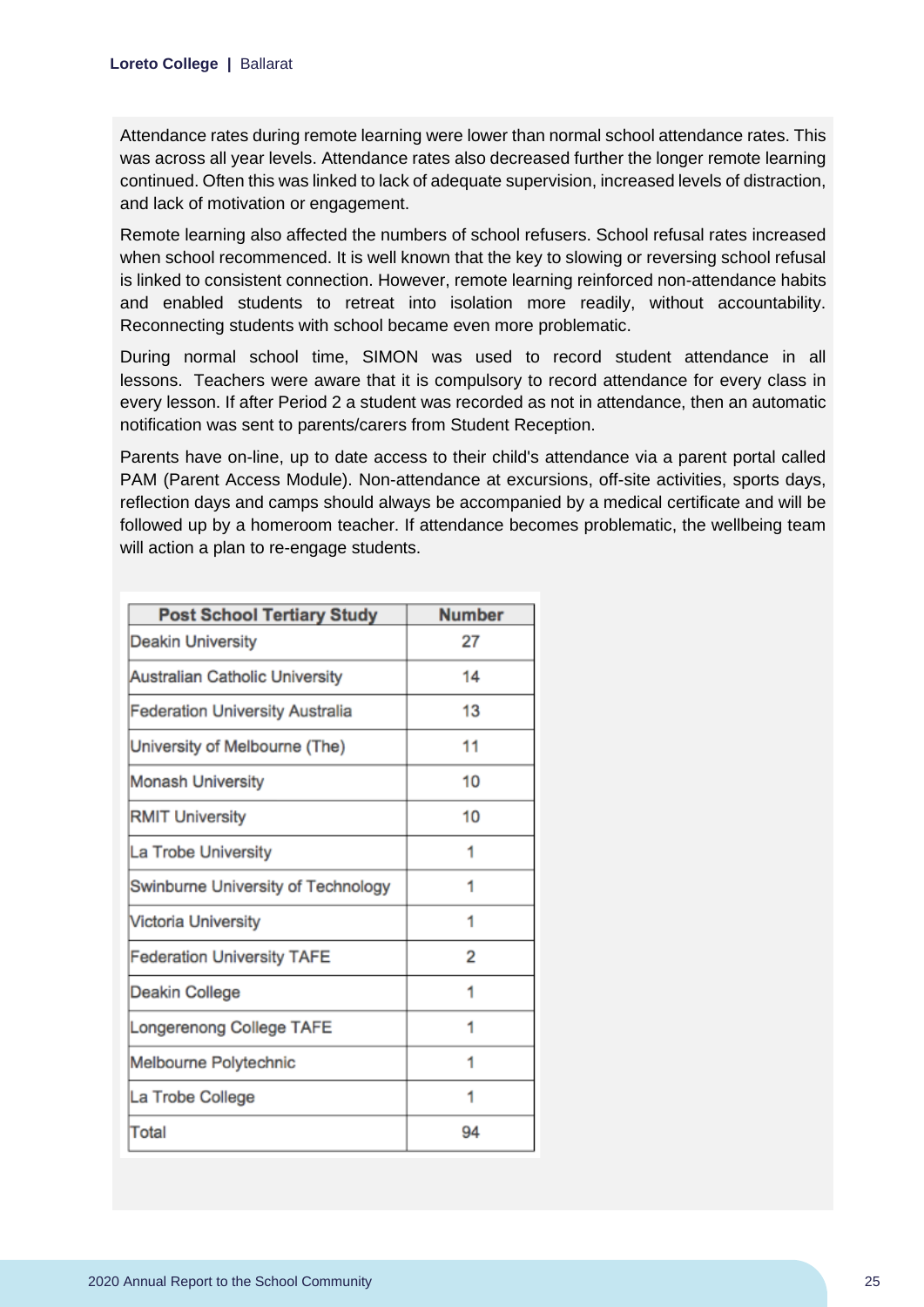| <b>Higher Education Courses</b>            |    |
|--------------------------------------------|----|
| Bachelor of Nursing/paramedic/midwifery.   | 13 |
| <b>Bachelor of Allied Health</b>           | 13 |
| <b>Bachelor of Sport Science</b>           | 7  |
| <b>Bachelor of Arts</b>                    | 5  |
| <b>Bachelor of Science</b>                 | 6  |
| <b>Bachelor of Psychology</b>              | 8  |
| Bachelor of Bio-med/Medicine               | 2  |
| <b>Bachelor of Business/Commerce</b>       | 3  |
| <b>Bachelor of Creative Arts</b>           | 4  |
| <b>Bachelor of Education</b>               | 3  |
| <b>Bachelor of Engineering</b>             | 3  |
| <b>Bachelor of Law</b>                     | 3  |
| Certificate Horticulture/Agribusiness      | 2  |
| Associate Degree in engineering Technology |    |

#### **YEARS 9 – 12 STUDENT RETENTION RATE**

Years 9 to 12 Student Retention Rate 101.9%

| AVERAGE STUDENT ATTENDANCE RATE BY YEAR LEVEL |       |
|-----------------------------------------------|-------|
| <b>Y07</b>                                    | 95.1% |
| <b>Y08</b>                                    | 93.9% |
| <b>Y09</b>                                    | 93.8% |
| <b>Y10</b>                                    | 94.2% |
| Overall average attendance                    | 94.2% |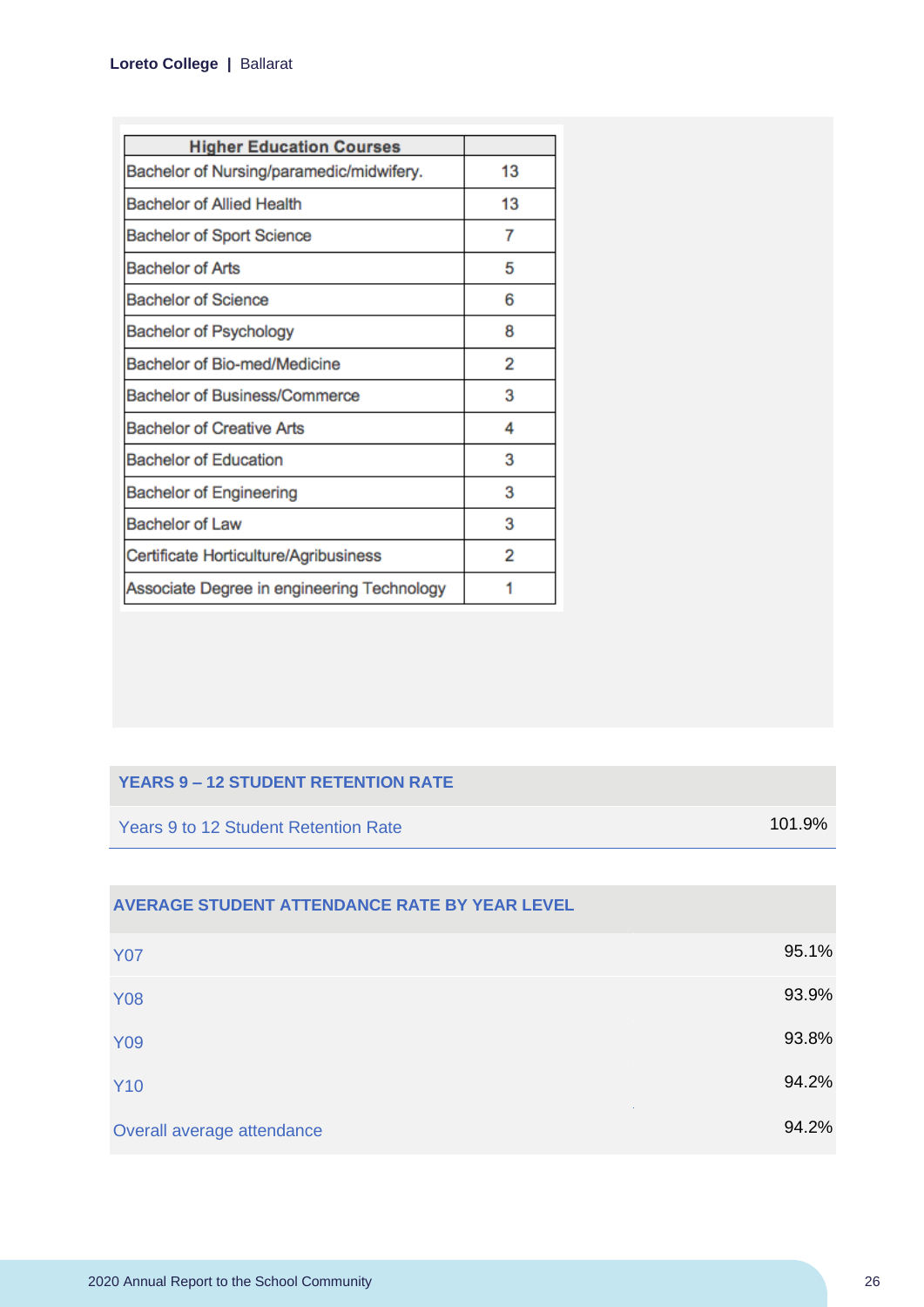| <b>SENIOR SECONDARY OUTCOMES</b> |          |
|----------------------------------|----------|
| <b>VCE Median Score</b>          | 31.0     |
| <b>VCE Completion Rate</b>       | $99.0\%$ |
| <b>VCAL Completion Rate</b>      | 97.0%    |

| <b>POST-SCHOOL DESTINATIONS AS AT 2020</b>                                                          |         |
|-----------------------------------------------------------------------------------------------------|---------|
| <b>Tertiary Study</b>                                                                               | 55.0%   |
| TAFE / VET                                                                                          | 4.0%    |
| Apprenticeship / Traineeship                                                                        | 21.0%   |
| <b>Deferred</b>                                                                                     | 5.0%    |
| <b>Employment</b>                                                                                   | 14.0%   |
| Other – The category of Other includes both students Looking for<br>Work and those classed as Other | $0.0\%$ |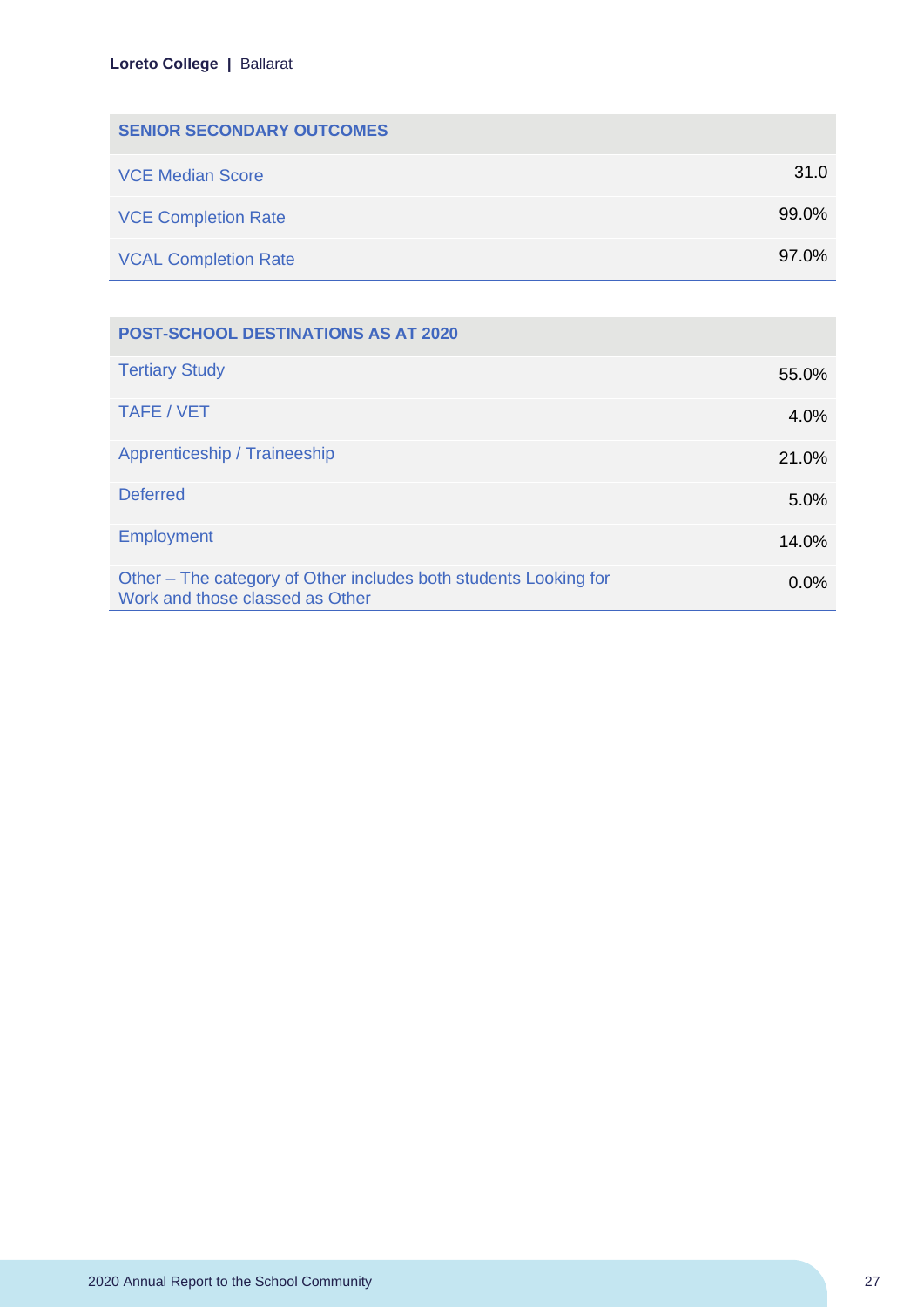# <span id="page-28-0"></span>**Child Safe Standards**

### **Goals & Intended Outcomes**

The Director of student Wellbeing and the Risk and Compliance Officer at Loreto worked closely with the Safeguarding and Standards Manager at Catholic Education Ballarat on all child safety systems, protocols and practices to ensure the young people in our care are safe and nurtured. All policies and the risk register is in the process of being updated. Staff are aware of their responsibilities in terms of vigilance and reporting procedures and our policy and procedures are visible and accessible to the whole community.

# **Achievements**

The embedding of policies and commitments into everyday practice

• Child Safety is a permanent agenda item on all Leadership and Staff meetings. Continued discussion is had on planned events and improving safety across the school.

Professional learning

- All staff completed the mandatory reporting e-Learning modules, and their certificates were recorded.
- Members of the Wellbeing team completed various professional learning courses and attended forums and seminars.

Implementation of PROTECT

- The PROTECT protocols are prominently displayed throughout the College. Staff are regularly taken through the key steps and supported by a member of the WLT when making a report.
- Staff are aware of mandatory reporting procedures and that all supporting documents can be found in the Child Safe folder of Knowledge Banks in SIMON.

Strategies addressing the principle of inclusion

• Loreto College Ballarat has 1% of students identify as Indigenous, of Aboriginal or Torres Strait Islander. The school has employed a Support Officer to ensure Indigenous students have connection to their culture at Loreto. Other areas of influence of the Indigenous officer are to work with staff to bring cultural awareness to all areas of the curriculum including camps. Loreto has a social group called the Sincerity Group, who embrace students of different cultural background as well as LGBTQ+ students. This group is at the forefront of celebrating Harmony Week in Term 1 and raising awareness during LGBT Pride month.

Child Safety Committee structures

• The Child Safety Officers were updated according to changes in the College Leadership Team, the Wellbeing Leadership Team and the Learning and Teaching Team.

Engagement of families and communities in promoting child safety

• The Loreto Child Safety policies are made public. New sign-in practices were implemented and entry and exit gates were reviewed and re-designated to allow students only or parents/public only access.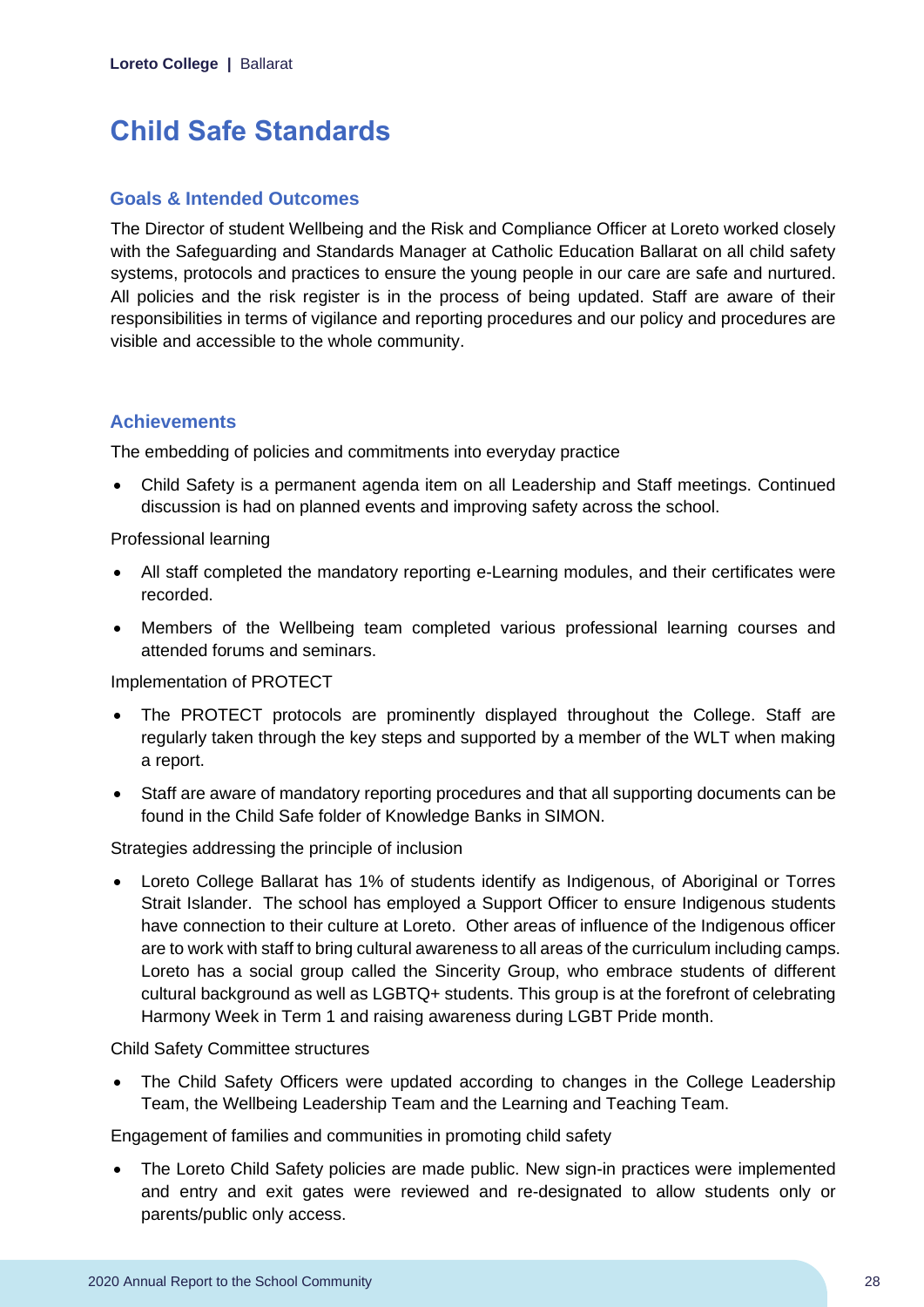Human Resources Practices (recruitment, supervision, performance review)

• In line with recruitment policy, all applicants are referee checked and asked specific Child Safety questions during the interview process. A Staff Conduct of Conduct was reviewed and implemented, and the Reportable Conduct policy introduced.

Child Safety-Risk management practices

• All communications and processes, including literature and recruitment, are in accordance with the requirements of Ministerial Order Number 870.